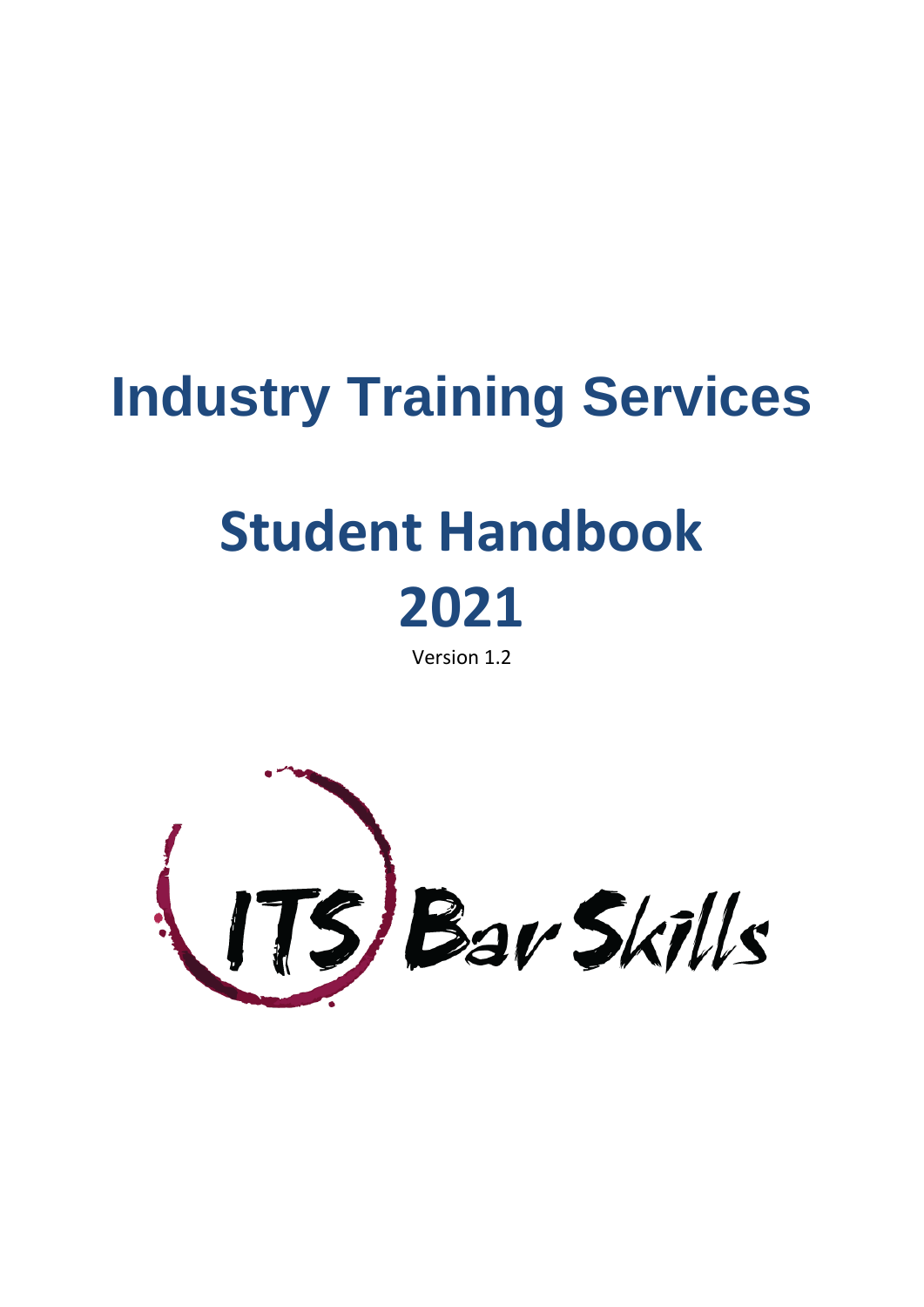This Student Handbook has been prepared for the students of:

> **Industry Training Services**  A.B.N. 44 111 239 671

> > A.C.N. 111 239 671

Address: 214 Waterworks Road Ashgrove Qld 4060

Phone: 3366 8426

Fax: 3366 9451

Mobile: 0417 786 304

Email: [info@its.qld.edu.au](mailto:info@its.qld.edu.au)

Web: [www.its.qld.edu.au](http://www.its.qld.edu.au/)

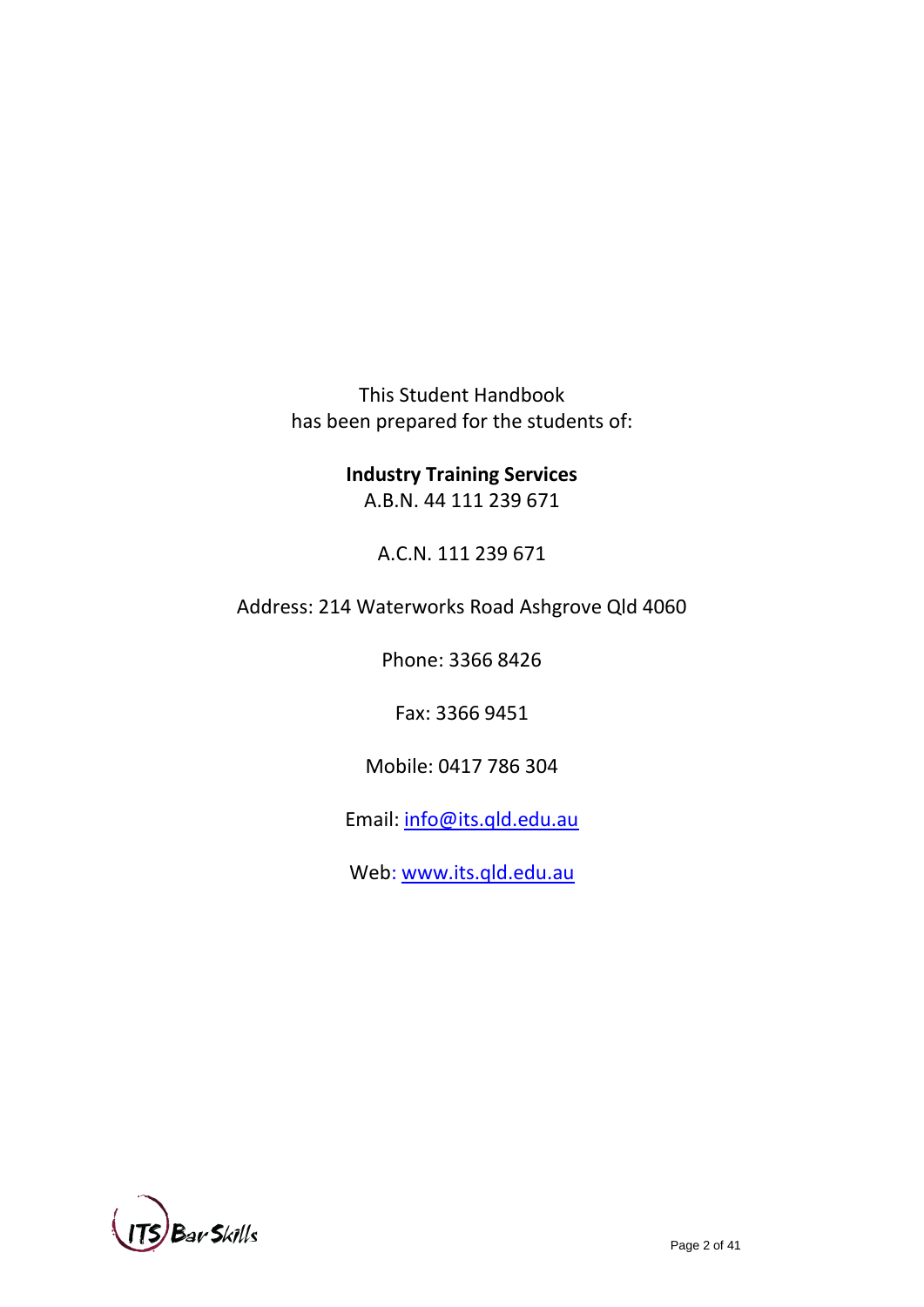# **Message from the CEO**

As CEO of this organisation, I can assure students that I will fully support the implementation of all quality, management and operational functions articulated in this student handbook. I will ensure myself and the ITS team adhere to our underlying philosophy of continuous quality improvement in all aspects of Industry Training Services' operations. We welcome your input to ensure that our services meet your expectations.

This student handbook provides the direction that informs and guides Industry Training Services towards the provision of best practice in training development, management and service delivery. For Industry Training Services, it will facilitate compliance with the standards regulated by the Australian Skills Quality Authority. For clients of ITS, it will ensure that their investment in training provides the best possible training experience and outcomes.

Thank you for choosing Industry Training Services to deliver your training needs. We trust that this Handbook will provide the information you need to proceed with your enrolment and successfully complete your training. Prior to enrolment in one of our courses, you will have an opportunity to discuss the information in this Handbook with one of our team who will confirm that you have had a chance to consider this information. If you have any questions prior to enrolment or at any time in the future please don't hesitate to contact myself or members of the team.

#### **Industry Training Services Contact Details**

Chief Executive: Damien Smith

Telephone Number: 3366 8426

Fax number: 3366 9451

Street address: 214 Waterworks Road Ashgrove Qld 4060

Postal address: PO Box 91 Ashgrove Qld 40600

Web Site: [www.its.qld.edu.au](http://www.its.qld.edu.au/)

Inquiry email address: [info@its.qld.edu.au](mailto:info@its.qld.edu.au)

ABN: 44 111 239 671

ACN: 111 239 671

RTO Registration Number: 31221

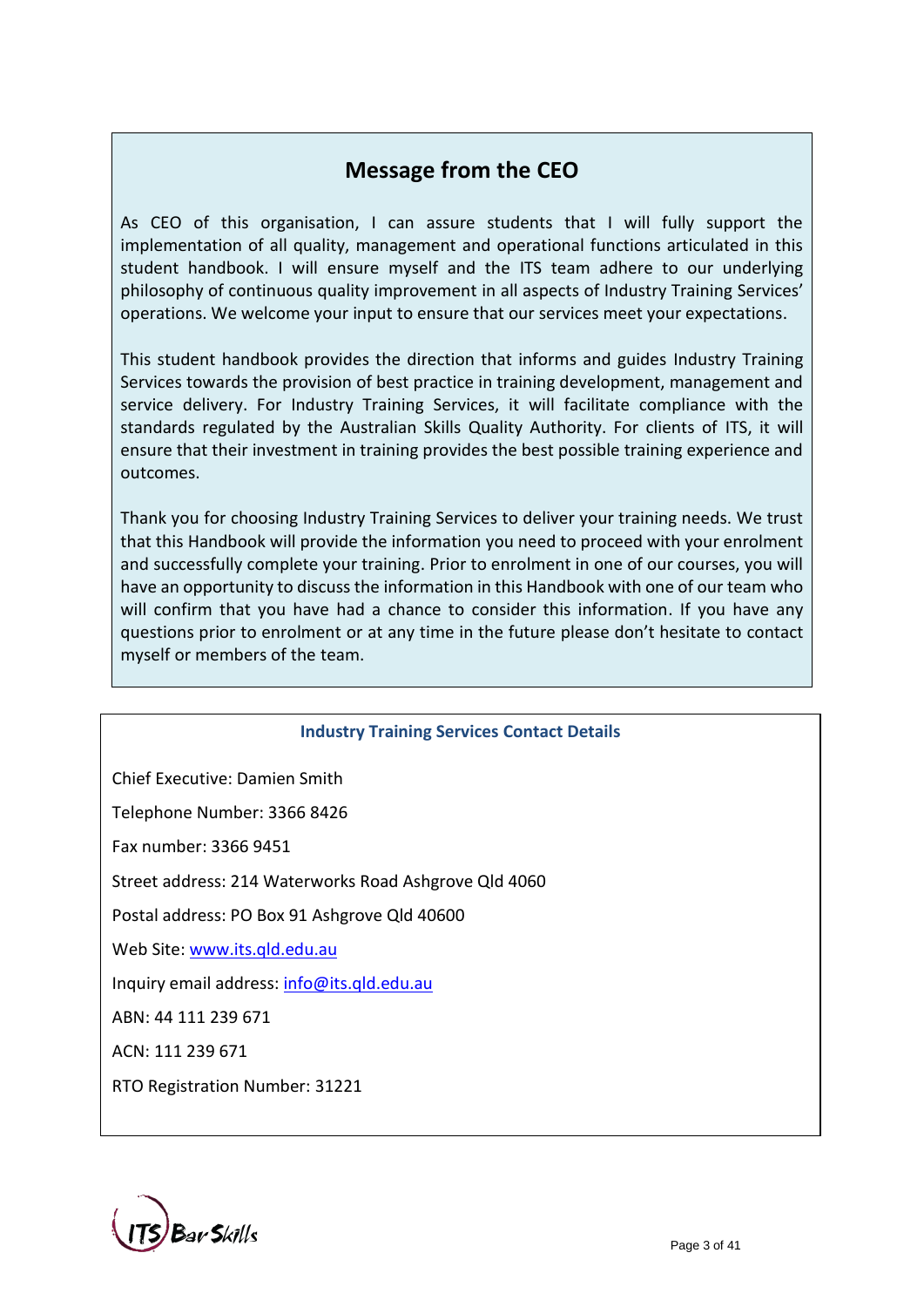| <b>OVERVIEW</b>                                              | 5                       |
|--------------------------------------------------------------|-------------------------|
| <b>Regulatory Framework</b>                                  | 5                       |
| <b>Overview of Industry Training Services</b>                | 5                       |
| The 'Student's Journey'                                      | $6\phantom{1}6$         |
| <b>Industry Training Services Organisational Structure</b>   | 6                       |
| <b>Industry Training Services Courses</b>                    | $\overline{\mathbf{z}}$ |
| <b>Student Protection</b>                                    | 8                       |
| <b>Student services and Support</b>                          | 8                       |
| <b>Client focus</b>                                          | 8                       |
| <b>Student Selection and Enrolment Procedure</b>             | 10                      |
| <b>Student support</b>                                       | 11                      |
| <b>Access and Equity</b>                                     | 12                      |
| <b>Language, Literacy and Numeracy Assistance</b>            | 13                      |
| <b>Code of Conduct</b>                                       | 14                      |
| <b>FEE INFORMATION</b>                                       | 15                      |
| <b>Fees and charges</b>                                      | 15                      |
| <b>Fee structure</b>                                         | 16                      |
| <b>Payment Receipts</b>                                      | 18                      |
| <b>Refunds</b>                                               | 18                      |
| <b>Training and Assessment</b>                               | 20                      |
| <b>Principles of Training and Assessment</b>                 | 20                      |
| <b>Assessment Policy</b>                                     | 21                      |
| <b>Connecting Training and Assessment with Industry</b>      | 22                      |
| <b>Apprenticeships and traineeships</b>                      | 23                      |
| RECOGNISING QUALIFICATIONS AND PRIOR LEARNING                | 24                      |
| <b>Unique Student Identifier</b>                             | 24                      |
| <b>Credit Transfer</b>                                       | 25                      |
| <b>Recognition of Prior Learning</b>                         | 25                      |
| <b>Records</b>                                               | 27                      |
| <b>Complaints and Appeals</b>                                | 31                      |
| <b>Complaints</b>                                            | 31                      |
| <b>Appeals</b>                                               | 32                      |
| <b>Complaints/Appeals Procedure</b>                          | 33                      |
| <b>Legislative Requirements</b>                              | 35                      |
| <b>Current Legislation</b>                                   | 35                      |
| <b>Industry Training Services Legislation Implementation</b> | 36                      |
| <b>Consumer Rights</b>                                       | 38                      |
|                                                              |                         |

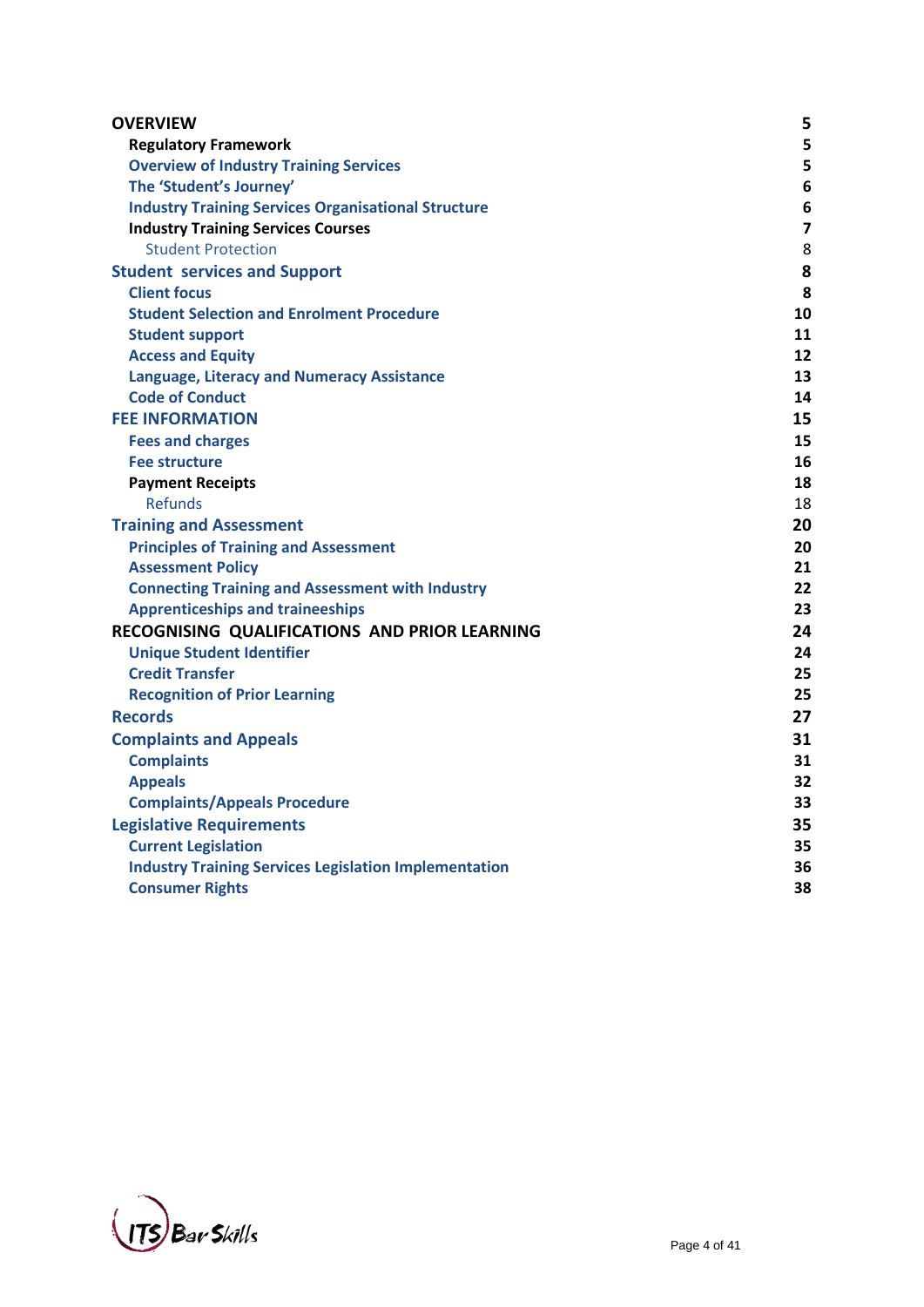# **OVERVIEW**

## **Regulatory Framework**

As a Registered Training Organisation Industry Training Services is subject to the regulatory framework that governs the Australian Vocational Education and Training sector and protects both RTOS's and students. The legislative framework established by the [National Vocational Education and Training](http://www.comlaw.gov.au/Details/C2011A00012)  [Regulator Act 2011](http://www.comlaw.gov.au/Details/C2011A00012) and related legislation, empowers the Australian Skills Quality Authority (ASQA) as the national regulator for Australia's vocational education and training sector. ASQA regulates courses and training providers according to the Standards for Registered Training Organisations 2015 to ensure nationally approved quality standards for training are met.

**The VET Quality Framework is comprised of:**

- [Standards for Registered Training Organisations 2015](http://www.comlaw.gov.au/Details/F2014L01377)
- [Australian Qualifications Framework](http://aqf.edu.au/)
- [Fit and Proper Person Requirements](https://www.legislation.gov.au/Series/F2011L01341)
- [Financial Viability Risk Assessment Requirements](https://www.legislation.gov.au/Details/F2011L01405)
- [Data provision requirements](https://www.legislation.gov.au/Details/F2013L00160)

## **Overview of Industry Training Services**

Industry Training Services recognises the importance and benefits of combining industry experience with VET education when striving to deliver programs of highest quality and relevance to the client. All trainers and assessors employed or contracted by ITS have demonstrated significant industry experience in addition to obtaining VET qualifications, allowing them to provide a professional, well rounded learning environment for participants. Staff are equipped with the skills to ensure their teaching methods are suitable for all participants, utilising simple language where appropriate to communicate information most effectively. Industry Training Servicesstrictly adheres to the Standards for RTOs 2015 to continue delivering training services of the highest quality to their clients.

The CEO recognises that opportunities for improvement arise in every aspect of business and has developed an organisational culture within Industry Training Services to capitalise on these opportunities for improved practice. Industry Training Servicessupplies feedback forms to all students at the end of each program, as participant feedback has been identified as an important and valuable factor in monitoring and developing business practices and quality training, ensuring the everchanging needs and expectations of clients are being met. The CEO also welcomes feedback from other improvement opportunities such as risk assessment, student suggestions, complaints and appeals, validation sessions and audit reports.

Student feedback is critical to our continuous improvement policy. Along with the formal feedback mentioned earlier, students are encouraged to give feedback throughout their enrolment.

In order to encourage and achieve continuous improvement based on the collection of the abovementioned data, Industry Training Services has developed a best practice register which will include a written record of all improvement strategies.

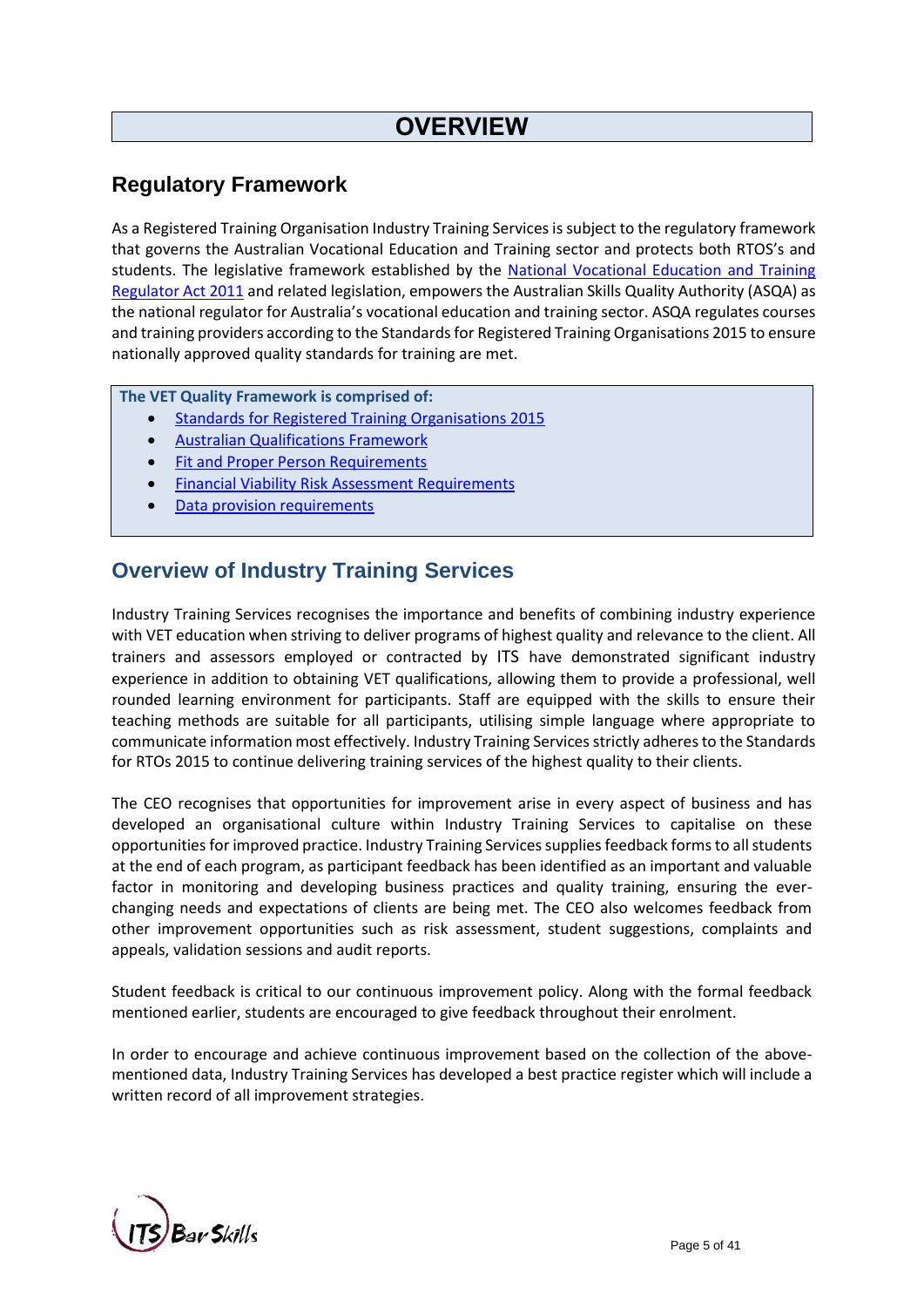## **The 'Student's Journey'**

Industry Training Services CEO has identified the audit approach implements by ASQA since June 2016. This represents a change to the traditional audit approach applied by regulators. Key features include:

- Greater use of risk analysis and intelligence to trigger audits ('proactive regulation')
- Greater focus on the student's experience and RTO's practices and behaviours
- Options for longer, standard or earlier notice periods
- Scope of audit is flexible, based on intelligence and provider profile
- Information used to inform audit drawn from a wider range of sources including intelligence from other government agencies
- Greater student input
- Audit outcomes reported against the phases of the student' experience

Key phases of the 'student experience' include:

- Marketing and recruitment
- Enrolment
- Support and progression
- Training and assessment
- Completion

Throughout Industry Training Services' Student Handbook and Quality Management and Operational Framework each of the policies, systems and procedures support ASQA's audit model. Each staff member and in particular each trainer and assessor will ensure the student's experience will provide the best opportunity for a positive vocational outcome.

We sincerely hope your journey, as a student with Industry Training Services will be most enjoyable.

## **Industry Training Services Organisational Structure**



This organisational chart illustrates the lines of communication between the management and trainers which ensures decision making which impacts on students is informed by the experiences of trainers and assessors.

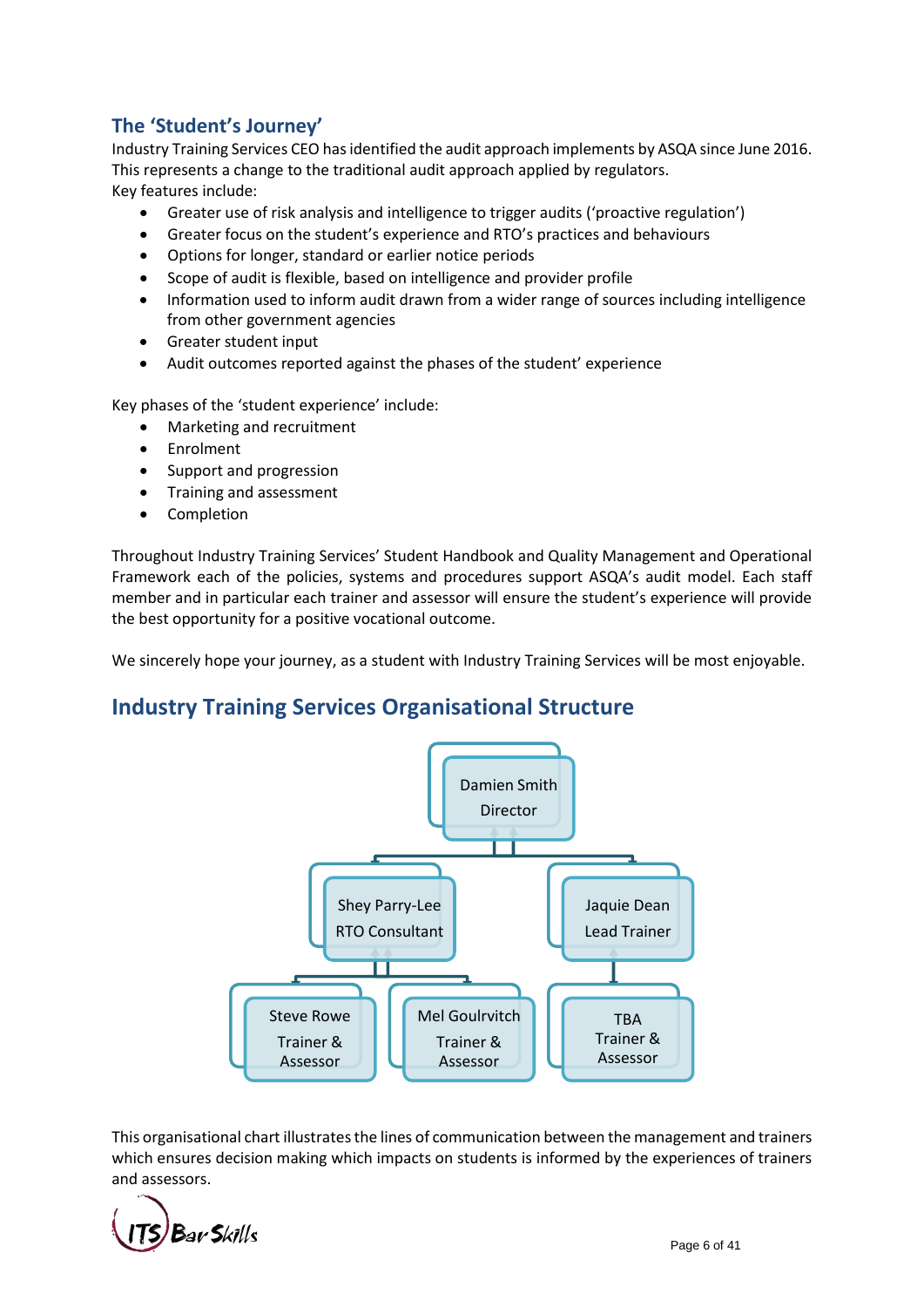## **Industry Training Services Courses**

## **What courses can I study with Industry Training Services?**

All programs offered by Industry Training Services are aligned to the SIT Tourism, Travel and Hospitality training package for quality assurance and best practice.

Currently Industry Training Services is able to offer students accredited training in the following:

Units of competency:

- SITHFAB002 Provide responsible service of alcohol
- SITHGAM001 Provide responsible gambling services
- SITXFSA001 Use hygienic practices for food safety

#### **What certification will I receive?**

Upon successful completion of your course with Industry Training Services you will be eligible to receive the following award.

| <b>Course</b>                                     | Certification           |
|---------------------------------------------------|-------------------------|
| SITHFAB002 Provide responsible service of alcohol | Statement of Attainment |
| SITHGAM001 Provide responsible gambling services  | Statement of Attainment |
| SITXFSA001 Use hygienic practices for food safety | Statement of Attainment |

## **How is training delivered?**

Training courses with Industry Training Services are delivered by:

• Face to face classroom training

## **What are the prerequisites?**

There are no pre-requisites for the units of competency listed on Industry Training Services' current scope of registration.

## **Are there entry requirements?**

Please refer to our website for course information and entry requirements.

## **How do I enrol?**

Enrolment is initiated by you contacting Industry Training Services. We will despatch to you by suitable means an enrolment form and literature on the course(s) being considered and any other relevant documentation.

All students will receive:

- Course information flyer
- Skills, knowledge and experience assessment on request
- Enrolment form
- Once enrolled students will receive a pre-course letter covering course information and requirements

Further detail is provided in section on Student Selection and Enrolment Procedure.

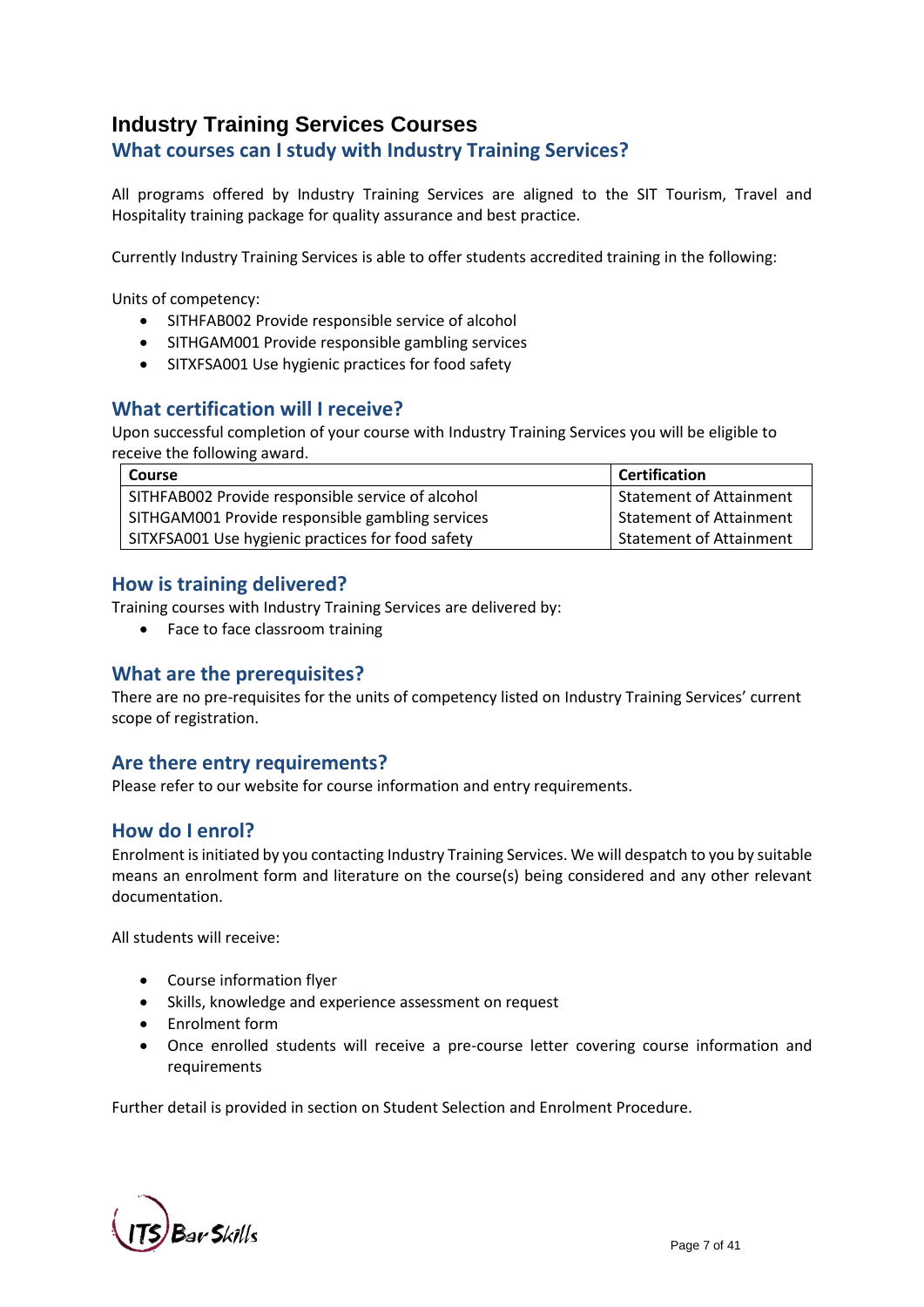## **Our trainers**

Industry Training Services recognises the importance and benefits of combining industry experience with VET education when striving to deliver programs of highest quality and relevance to the client. All trainers and assessors employed or contracted by ITS have demonstrated significant industry experience in addition to obtaining VET qualifications, allowing them to provide a professional, well rounded learning environment for participants. Staff are equipped with the skills to ensure their teaching methods are suitable for all participants, utilising simple language where appropriate to communicate information most effectively. Industry Training Services strictly adheres to the Standards for RTOs 2015 to continue delivering training services of the highest quality to their clients.

## **Our approach**

The CEO recognises that opportunities for improvement arise in every aspect of business and has developed an organisational culture within Industry Training Services to capitalise on these opportunities for improved practice. Industry Training Services supplies feedback forms to all students at the end of each program, as participant feedback has been identified as an important and valuable factor in monitoring and developing business practices and quality training, ensuring the everchanging needs and expectations of clients are being met. The CEO also welcomes feedback from other improvement opportunities such as risk assessment, student suggestions, complaints and appeals, validation sessions and audit reports.

As a student with Industry Training Services, your feedback is critical to our continuous improvement policy. Along with the formal feedback mentioned earlier, students are encouraged to give feedback throughout their enrolment.

In order to encourage and achieve continuous improvement based on the collection of the abovementioned data, Industry Training Services has developed a best practice register which will include a written record of all improvement strategies.

## **Student Protection**

It is the intention of the CEO of Industry Training Services that all students will receive the full training services paid for at all times, including but not limited to training and assessment, assessment only, recognition of prior learning or short courses. The continuous improvement and quality management practices employed by Industry Training Services CEO and staff are designed to proactively identify any anomaly that might cause a business interruption or training failure, and address this situation before any students are affected.

The corporate structure, governance and financial management systems and processes guarantee the training for students enrolled with Industry Training Services. This guarantee in no way ensures a successful qualification outcome. Industry Training Services will work with the affected students to ensure their rights are protected. This may include but is not limited to:

- A pro-rata refund of course fees
- Facilitating the transfer of the student's study to another suitable RTO

## **STUDENT SERVICES AND SUPPORT**

**Client focus**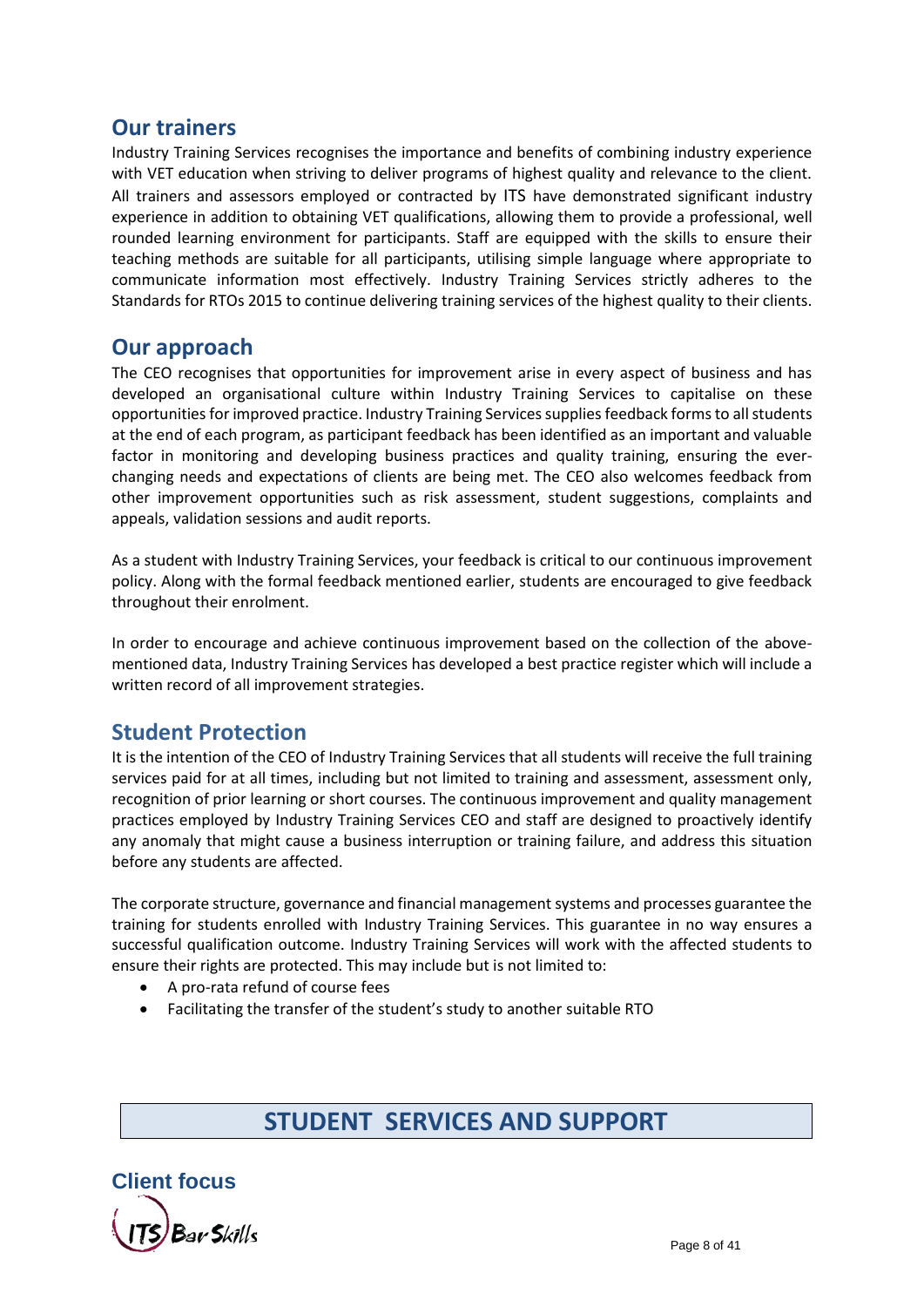Industry Training Services is committed to delivering high quality services that support students throughout their training and assessment. This commitment is based on a client focused operation that produces the best possible outcome for students. Industry Training Services will ensure students are informed of the services they are to receive, their rights and obligations, and the responsibilities of the RTO. Students who undertake training with Industry Training Services receive every opportunity to successfully complete their chosen training program. Industry Training Services will provide students with information prior to commencement of services including any subcontracting arrangements affecting the delivery of training and/or assessment.

ITS takes a systematic approach to establish and recognise the needs of each client. It is a requirement that all staff members do their utmost to meet the needs of students. Where a student's need is outside the scope or skill of the organisation they will be referred to an appropriate service or an alternate training organisation.

## **Student advice**

Industry Training Services delivers specialised training and assessment services<sup>1</sup>. As such, it is vital that all students are informed of and understand the extent of the training course that they are enrolling in. Industry Training Services has in place a process and mechanism to provide all clients information about the training, assessment and support services to be provided, and about their rights and obligations, prior to enrolment or entering into an agreement.

#### **In summary, Industry Training Services will provide:**

- Training programs and services that promote inclusion and are free from discrimination
- Support services, training, assessment and training materials to meet the needs of a variety of individual students
- Consideration of each individuals needs to provide the best opportunity for skill development and attainment of qualifications that can lead to further training or employment
- Opportunity for consultation between staff and students so that all aspects of individual circumstances can be taken into consideration when planning training programs
- Consideration of the views of students' community, government agencies and organisations, and industry when planning training programs
- Access to information and course materials in a readily available, easily understood format
- Information to assist students in planning their pathway from school or the community to vocational education and training

While Industry Training Services guarantees that all students will receive the full training services paid for, it does not guarantee a student will successfully complete the course in which they are enrolled or that the student will obtain a particular employment outcome outside the control of Industry Training Services.

## **Student information policy**

<sup>(</sup>k) Learning and assessment programs customised to the workplace.



<sup>&</sup>lt;sup>1</sup> Services include:

<sup>(</sup>a) Pre-enrolment materials;

<sup>(</sup>b) Study support and study skills programs;

<sup>(</sup>c) Referrals to Language, Literacy and Numeracy (LLN) programs if needed;

<sup>(</sup>d) Equipment, resources and/or programs to increase access for students with disabilities;

<sup>(</sup>e) Learning resource centres;

<sup>(</sup>f) Mediation services or referrals to these services;

<sup>(</sup>g) Flexible scheduling and delivery of training and assessment;

<sup>(</sup>h) Counselling services or referrals to these services;

<sup>(</sup>i) Information technology (IT) support;

<sup>(</sup>j) Learning materials in alternative formats, for example, in large print; and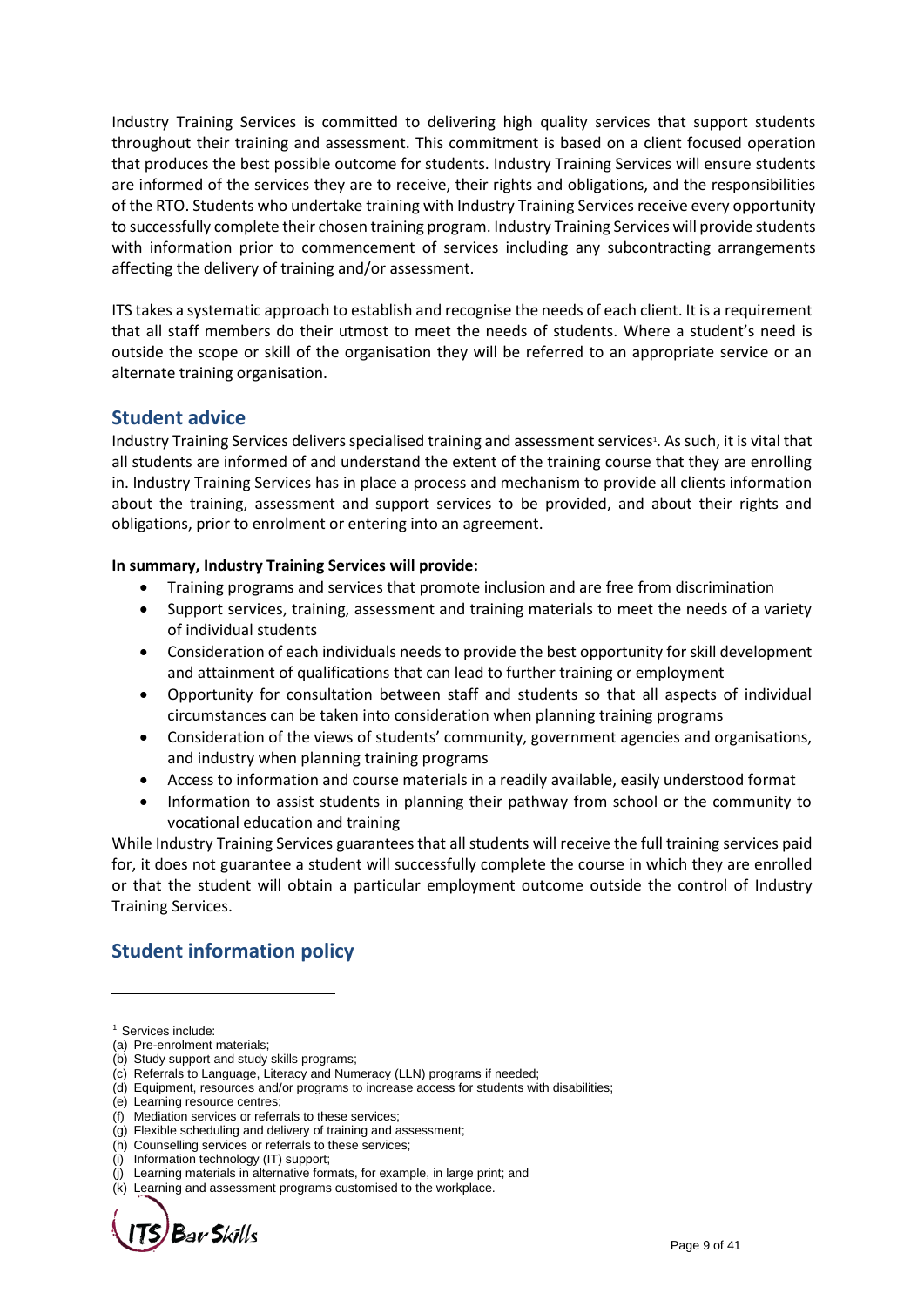Industry Training Services will provide all relevant information and directions to each student prior to enrolment as part of the student induction to enable the student to make informed decisions about undertaking training with Industry Training Services. This information will be clear and readily available in print or referral to an electronic copy. This will include details required to source the Industry Training Services student handbook, available as PDF document on ITS website: [www.its.qld.edu.au](http://www.its.qld.edu.au/)

Industry Training Services will provide the following information specific to each student:

- the code, title and currency of the AQF qualification, skill set or VET course to which the student is to be enrolled, as published on the National Register the services the RTO will provide to the student including the:
	- o estimated duration of the services
	- o expected locations at which the services will be provided
	- o expected modes of delivery
	- o name and contact details of any subcontractor which will provide training and assessment to the student
	- the student's obligations including any requirements that Industry Training Services requires the student to meet to enter and successfully complete their chosen AQF qualification, skill set or VET course
	- any materials and equipment that the student must provide; the educational and support services available to the student

Where there are any changes to agreed services, Industry Training Services will advise the student in writing and with a follow-up telephone call as soon as practicable, including in relation to any new third party arrangements or a change in ownership or changes to existing third party arrangements.

## **Student Selection and Enrolment Procedure**

## **Enrolment**

The enrolment procedure commences when a student contacts Industry Training Services expressing interest in a training program(s). ITS recognises that not all students will have the same level of ability in relation to the core skills of learning, reading, oral communication, writing and numeracy. ITS is committed to supporting our Students who may identify with a particular challenge in this area. Please find attached our Language, Literacy and Numeracy (LLN) test should you wish to assess your ability to complete the course, and additional support that can be provided.

Enrolment applications will then be assessed to ensure that the student meets any prerequisites and/or entry requirements that have been set for the selected course. Students will be informed of successful enrolment and sent information on the course and their course induction. Students who do not meet the prerequisites for the selected course will be notified of their unsuccessful enrolment and invited to contact Industry Training Services to discuss their training needs and alternative opportunities.

#### **Pre-course letter**

As an additional support to enrolling students, Industry Training Services will send a pre-course letter to the student prior to the commencement of training. Information includes the time, date and location of training, the resources the student should bring to the course and overview of the units of competency to be studied and the format/style of training to be provided.

## **Induction**

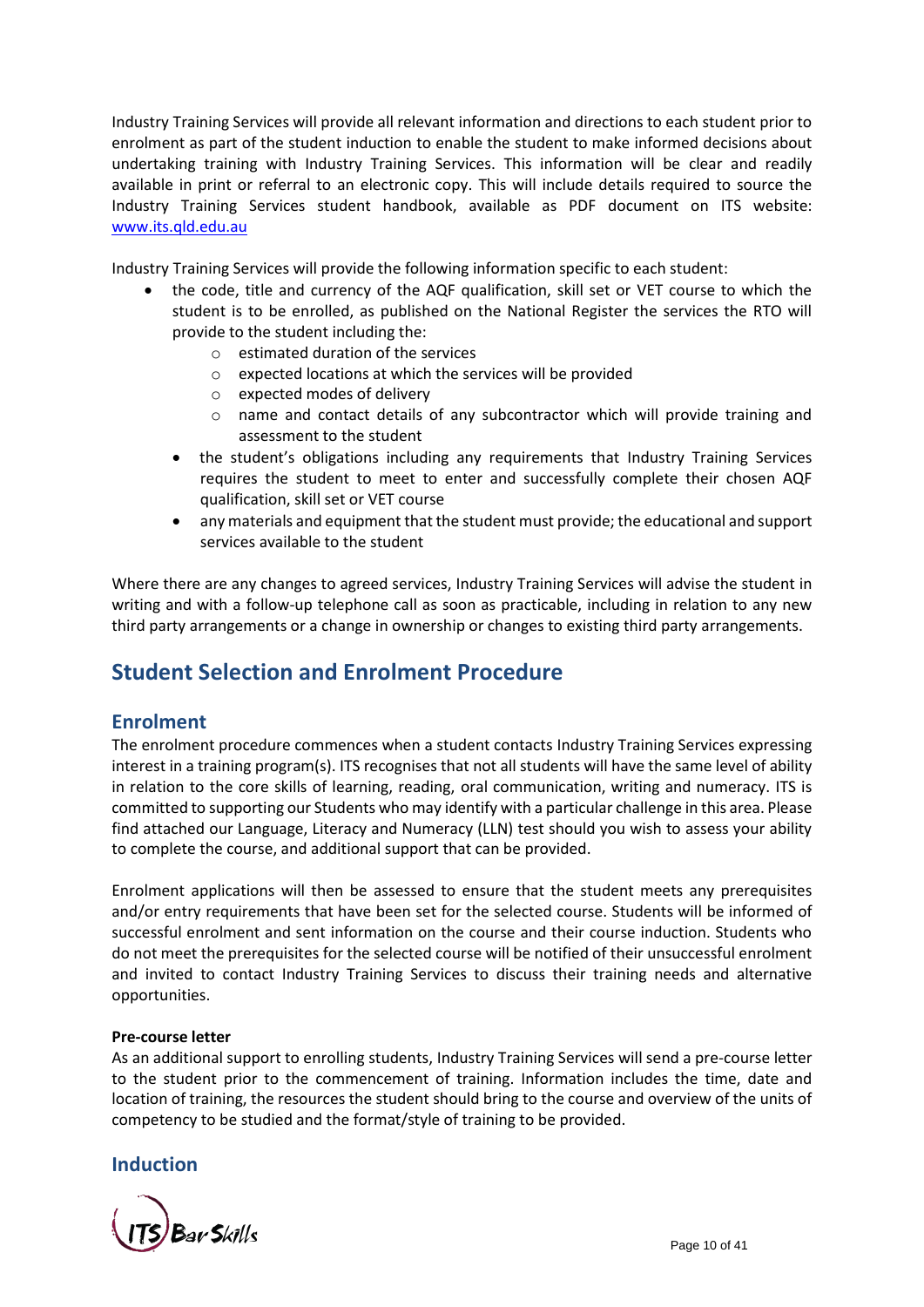On successful completion of the enrolment process, and at the start of any course, all students will undergo an induction program which will cover:

- Introduction to Industry Training Services staff and resources available to assist your training
- Orientation to facilities and resources
- Confirmation of the units of competency in the course and qualification to be issued
- How training will be conducted and the method, format and purpose of assessment
- Learning and assessment resources to be provided
- Overview of the support services offered by Industry Training Services, especially for those students who might require additional language, literacy or numeracy support
- Explanation of the Appeals and Complaints procedures
- Career and AQF pathways available to students.

## **Student support**

Industry Training Services will assist all Students in their efforts to complete training programs by all methods available and reasonable. The Industry Training Services Student Handbook advises Students that they can contact their trainer or the Training Manager if they are experiencing difficulties with any aspect of their studies. Staff will ensure students have access to the full resources of Industry Training Services to assist them in achieving the required level of competency in all nationally recognised units of competency.

If a student is experiencing personal difficulties, the trainer and assessor will encourage the student to contact Industry Training Services Training Manager, who will provide discreet, personalised and confidential assistance according to the nature of the difficulties. If issues are impacting the student's study, course deferral may be discussed.

In the event that a Student's needs exceed the capacity of the support services Industry Training Services can offer, they will be referred to an appropriate external agency. These needs may be academic needs or personal needs. Extensive information regarding support agencies, resources and services may be sourced online. Industry Training Services management will assist students to source appropriate support. Examples of specialist support agencies ITS has a relationship with and may engage:

| <b>Head to Health</b>     | Digital mental health resources from trusted service providers<br>https://headtohealth.gov.au/                                                                                                                                      |
|---------------------------|-------------------------------------------------------------------------------------------------------------------------------------------------------------------------------------------------------------------------------------|
| <b>Workplace</b>          | Hunterlink National 1800 554 654                                                                                                                                                                                                    |
| <b>Wellbeing</b>          | https://hunterlink.org.au/                                                                                                                                                                                                          |
| <b>Reach Out</b>          | Reach Out helps supports people with issues such as drug taking, alcohol<br>or gambling or gaming addiction<br>http://au.reachout.com/tough-times/addiction                                                                         |
| <b>Counselling Online</b> | Counselling Online is a free 24/7 drug and alcohol counselling service in<br>Australia that supports people affected by alcohol and other drugs. For<br>phone contacts in all Australian States refer to: http://eheadspace.org.au/ |

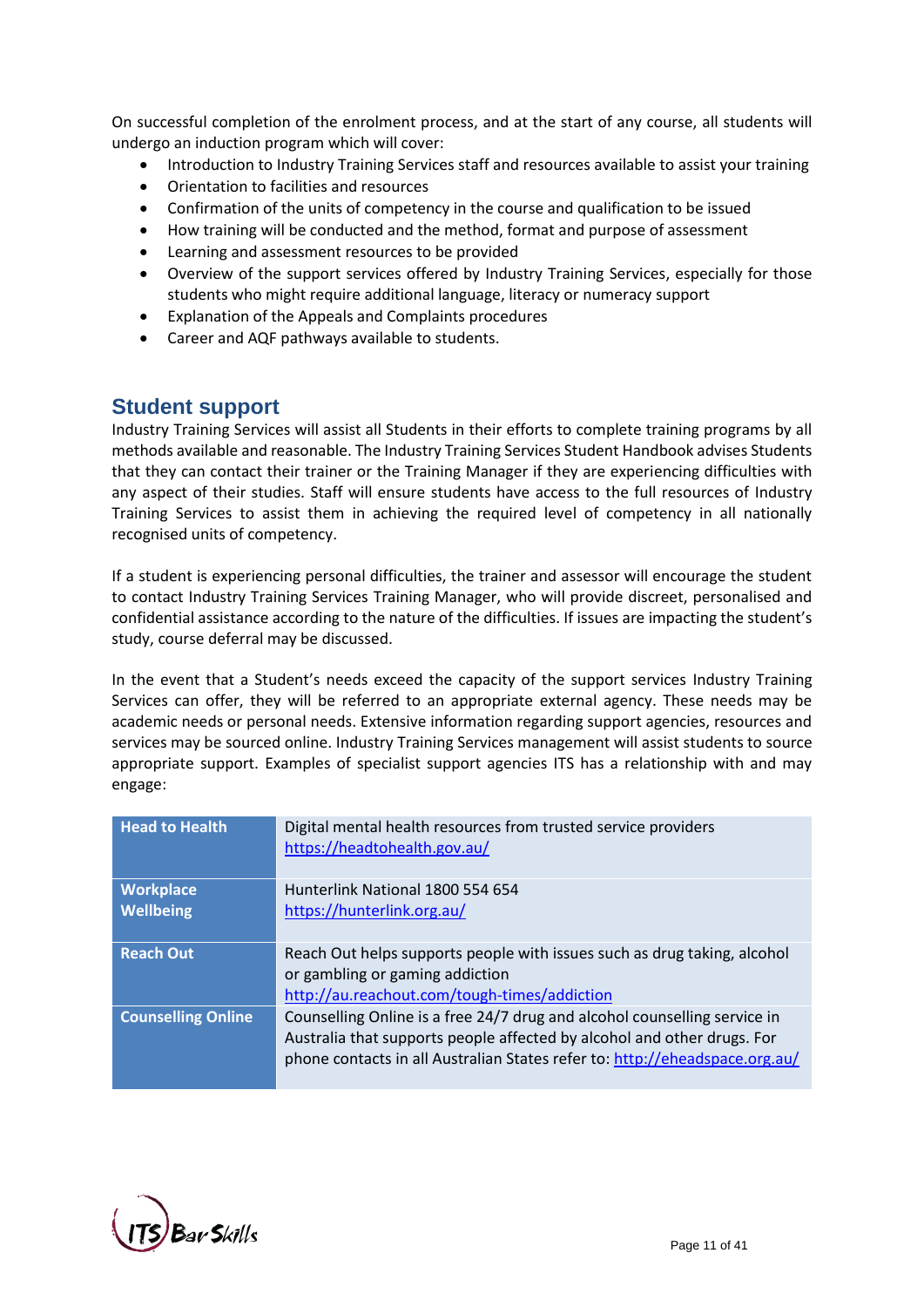| <b>Head Space</b>           | eheadspace is an online and telephone service which supports young<br>people and their families going through a tough time. It is specifically<br>targeted at those aged between 12 and 25. Phone: 1800 650 890<br>(available from 9am - 1am 7 days a week)<br>http://www.eheadspace.org.au/ |
|-----------------------------|----------------------------------------------------------------------------------------------------------------------------------------------------------------------------------------------------------------------------------------------------------------------------------------------|
| <b>Counselling services</b> | Referral to appropriate 24/7 services such as:                                                                                                                                                                                                                                               |
|                             | Beyond Blue ph: 1300224636 http://www.beyondblue.org.au                                                                                                                                                                                                                                      |
|                             | Lifeline ph: 131114 http://www.lifeline.org.au                                                                                                                                                                                                                                               |
| <b>Reading and Writing</b>  | www.readingwritinghotline.edu.au/information-and-advice                                                                                                                                                                                                                                      |
| <b>Hotline</b>              | Phone: 1300 655 506. There are also numerous adult reading/writing apps                                                                                                                                                                                                                      |
|                             | for smart phones/tablets aimed at supporting literacy.                                                                                                                                                                                                                                       |
| <b>LLN Training Courses</b> | These institutes have specialist LLN Teachers to support individual                                                                                                                                                                                                                          |
| provided by local           | participants own level of development and can be accessed via a Google                                                                                                                                                                                                                       |
| <b>TAFE Colleges</b>        | Search of local TAFEs and course availability.                                                                                                                                                                                                                                               |

#### **Flexible delivery and assessment procedures**

Industry Training Services recognises that some people are better suited to learning via teaching methods not usually obtained in the traditional classroom setting. With some minor adjustments to teaching and assessment methods, a student who is experiencing difficulty learning and achieving the desired results in the traditional setting may show considerable improvements.

The staff and management of ITS respect these differences among students and will endeavour to make any necessary adjustments to their methods in order to meet the needs of a variety of students. For example, the inability to complete a written assessment will not be interpreted as a sign of incompetence, provided the student can verbally demonstrate competency.

Acceptable adjustments to teaching and assessment methods may include, but are not limited to; having a trainer read assessment materials to students, having a student's spoken responses to assessment questions recorded or allowing a student to sit for an assessment alone in a different room.

ITS staff will pursue any reasonable means within their ability to assist students in achieving the required competency standards. In the event that a student's needs exceed the capacity of the support services Industry Training Services can offer, they will be referred to an appropriate external agency.

## **Reasonable adjustment**

Reasonable adjustment means adjustments that can be made to the way in which evidence of student performance can be collected. Whilst reasonable adjustments can be made in terms of the way in which evidence of performance is gathered, the evidence criteria for making competent/not yet competent decisions (and/or awarding grades) should not be altered in any way. That is, the standards expected should be the same irrespective of the group and/or individual being assessed; otherwise comparability of standards will be compromised.

## **Access and Equity**

Industry Training Services is committed to practicing fairness and providing an equal opportunity for all current and potential students to access and participate in learning, and to achieve their learning

Bar Skills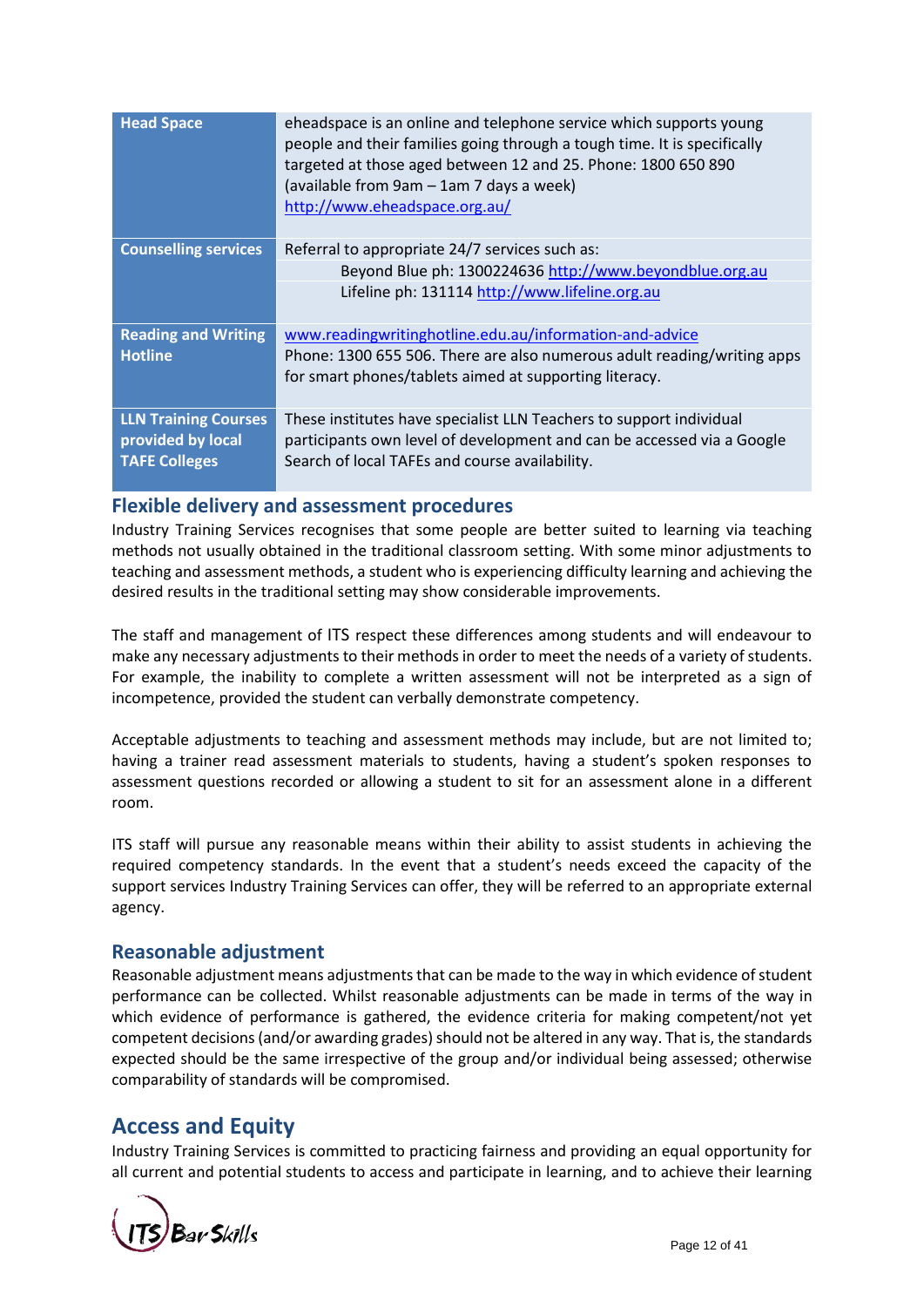outcomesregardless of age, gender, cultural or ethnic background, disability, sexuality, language skills, literacy or numeracy level, unemployment, imprisonment or remote location that may present a barrier to access, or any other perceived difference in class or category. Industry Training Services ensures that its practices are as inclusive as possible and do not unreasonably prevent any clients from accessing its services. ITS will address access and equity matters as a nominated part of operational duties.

If a student identifies with one or more of the following priority groups, he/she may be able to receive additional assistance:

- Aboriginal and/or Torres Strait Islander people
- Carers of people who are ill, aged or who have a disability
- People with a disability
- Women and girls who are returning to education and training
- Women and girls who are seeking training opportunities in non-traditional roles
- Young people aged 15 to 25
- Australian South Sea Islanders
- Parental job seekers
- People with English language, literacy and numeracy needs
- Mature aged workers who require up skilling
- Long term unemployed and disadvantaged jobseekers
- People from different cultural and ethnic backgrounds
- People who speak a language other than English

Industry Training Services has developed this quality management and operational framework to guide and inform all staff and students in their obligations regarding access and equity. Upon induction into Industry Training Services, all staff is provided with copies of the policies which they must adhere to throughout all their operations as an ITS staff member. Students are made aware of the access and equity policy via the Industry Training Services student handbook, and informed of their rights to receive access and equity support and to request further information.

Industry Training Services access and equity policies are in place to ensure that training opportunities are offered to all people on an equal and fair basis in all circumstances, irrespective of their gender, culture, linguistic background, race, socio-economic background, disability, age, marital status, pregnancy, sexual orientation or carer's responsibilities.

Practicing these policies will guarantee that any student who meets Industry Training Services entry requirements will be accepted into any training programs. If any student or staff member have issues or questions regarding access and equity, or believes they have been treated unfairly, they will be directed to ITS's management for consultation.

## **Language, Literacy and Numeracy Assistance**

Industry Training Services course information and learning materials contain written documentation and in some cases, numerical calculations.

ITS recognises that not all students will have the same level of ability in relation to reading, writing and performing calculations. When an issue is identified by ITS staff or requested by a student, a language, literacy and numeracy test will be provided to assess the student's ability. This process is to ensure that all students who commence a training program possess the skills required to understand the presented material and complete assessments.

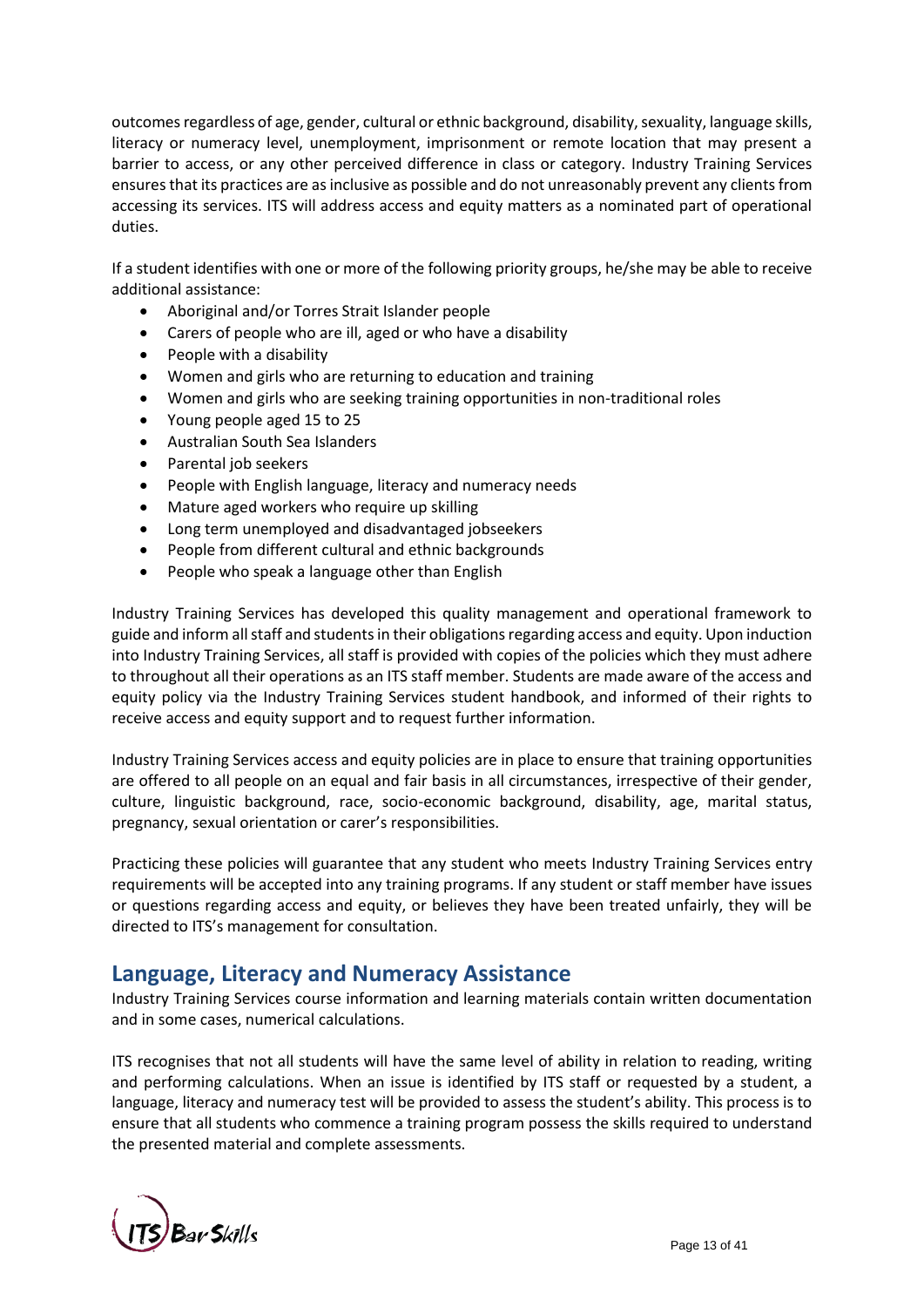ITS will endeavour to provide assistance to students having difficulty with language, literacy or numeracy to accommodate their needs. In the event that a student's needs exceed the ability of ITS staff to assist, the student will be referred to an external support agency so they have the opportunity to obtain the skills required to complete the training program.

## **Code of Conduct**

Industry Training Services makes every effort to practice cooperation and mutual respect in all internal and external dealings to uphold high quality, professional training and assessment services. The same disciplined behaviour is expected of students as a contribution to a functional learning environment, and as a sign of respect to staff and fellow students.

## **Professional Behaviour**

ITS Management advises any trainer or staff member who is dissatisfied with the behaviour or performance of a student that they have the authority to:

- Warn the student that their behaviour is unsuitable, or
- Ask a student to leave the class, without refund or acceptance into another course, or
- Immediately cancel the class.

If a student wishes to object or lodge an appeal against the disciplinary action taken, they have the right and opportunity to follow the Industry Training Services complaint procedure.

ITS staff are expected to maintain a professional and ethical working relationship with all other staff members, management and students. Breaches of the disciplinary standards will result in discussion between the relevant trainer and Industry Training Services, and appropriate action will be taken.

## **Plagiarism**

#### **Definition**<sup>2</sup>

Plagiarism is the "wrongful appropriation" and "purloining and publication" of another [author'](http://en.wikipedia.org/wiki/Author)s "language, thoughts, ideas or expressions," and the representation of them as one's own [original](http://en.wikipedia.org/wiki/Original_work)  [work.](http://en.wikipedia.org/wiki/Original_work)

#### **Policy**

Plagiarism is considered academic dishonesty and a breach o[f journalistic](http://en.wikipedia.org/wiki/Journalistic_ethics) ethics. It is subject to serious sanctions such as [expulsion.](http://en.wikipedia.org/wiki/Expulsion_%28academia%29) It is quite reasonable to research material in the course of undertaking assessment. All sources, however, must be clearly referenced. Industry Training Services' CEO takes a very strict approach to plagiarism and proven incidents will not be tolerated.

<sup>2</sup> From [www.wikipedia.org](http://www.wikipedia.org/)

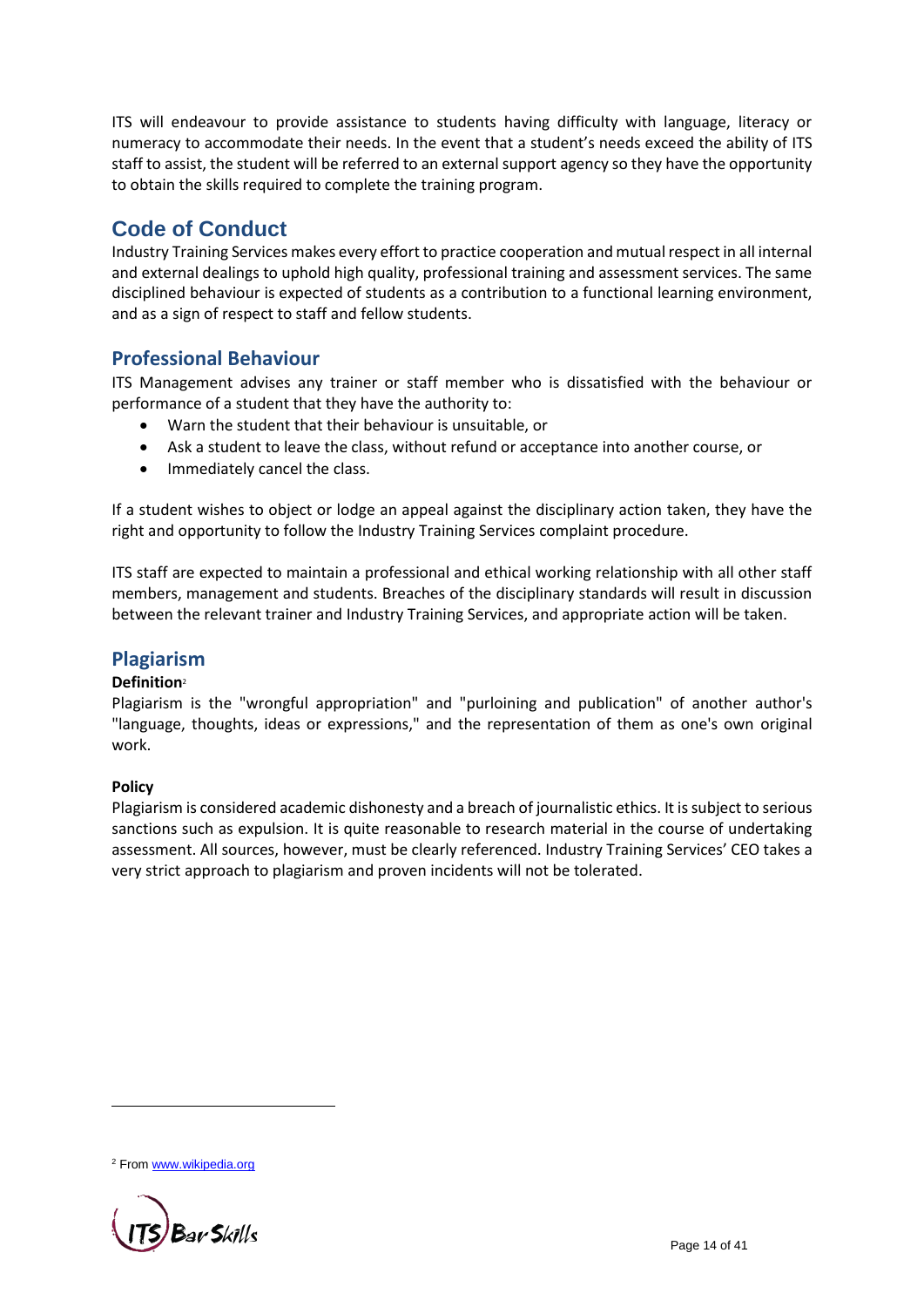# **FEE INFORMATION**

## **Fees and charges**

Industry Training Services operates predominately as a 'fee for service' training business. This means all training programs attract fees. All fees will be paid in accordance with the fee structure unless prior arrangements are made with ITS management.

Fee information is available via:

- ITS website
- ITS promotional material
- Direct email from ITS

Each of these information streams clearly identifies all fees and charges, including optional charges such as Recognition of Prior Learning (RPL) fees, and will be updated regularly so that both Industry Training Services and our clients will be protected.

Industry Training Services will provide the following fee information, to each student:

- a) The total amount of all fees including course fees, administration fees, materials fees and any other charges;
- b) Payment terms, including the timing and amount of fees to be paid and any non-refundable deposit/administration fee;
- c) The nature of the Student Protection offered by the RTO to complete the training and/or assessment once the student has commenced study in their chosen qualification or course;
- d) The fees and charges for additional services, including such items as issuance of a replacement qualification testamur and the options available to students who are deemed not yet competent on completion of training and assessment; and
- e) The RTO's refund policy.

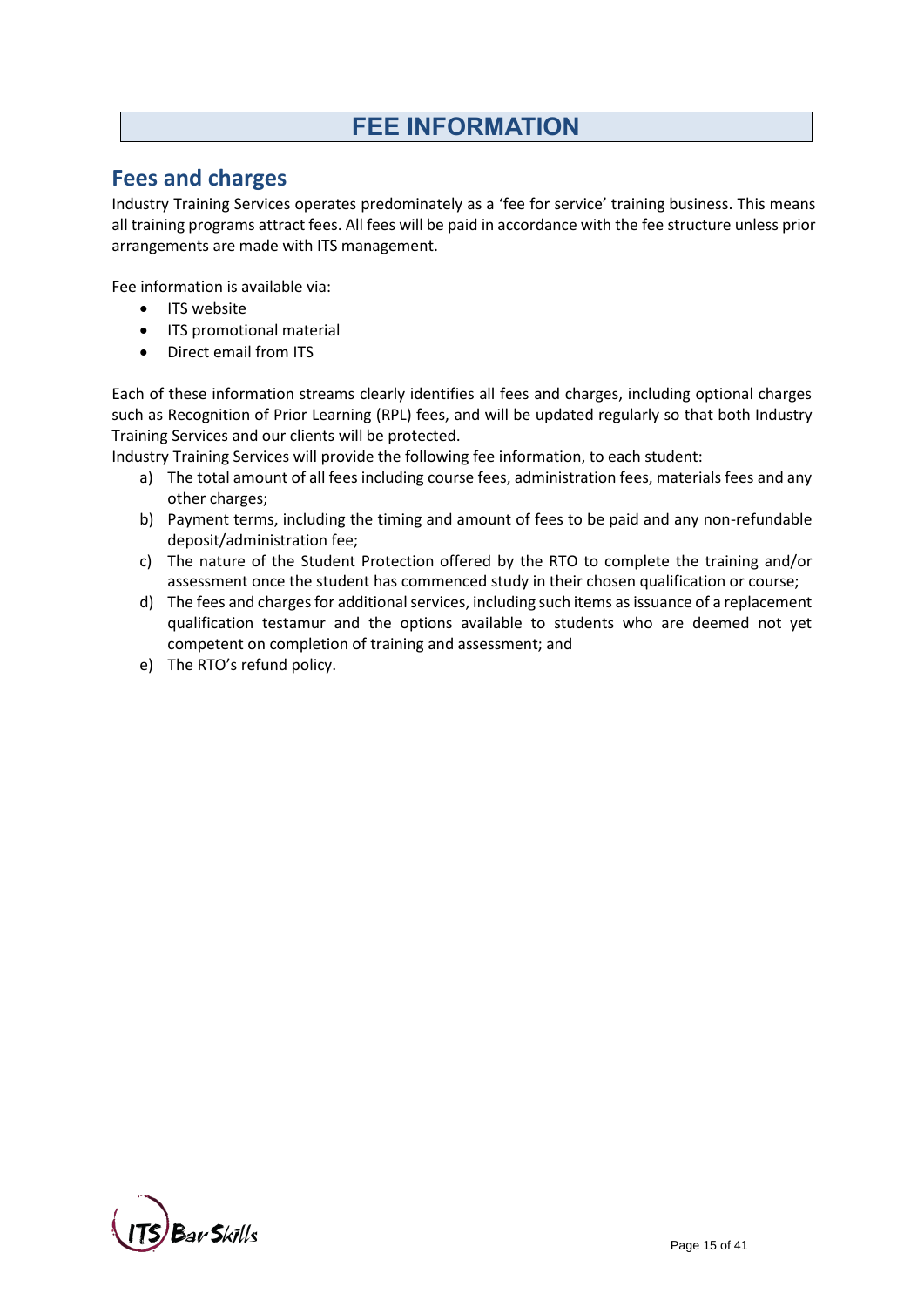## **Fee structure**

Each unit of competency offered by Industry Training Services has a specific course fee. The course fee is the maximum fee that may be charged to the student for their selected training program.

Our policy of a staged, progressive payment schedule is intended to provide fair and equitable training and assessment service. The student will pay for training and assessment services as they are provided.

It is Industry Training Services' policy that the course fee will be *all-inclusive*. Students will not be 'surprised' by unexpected requirements, fees or expenses.

Where additional resources normally associated with a program of study are required (for example; reference material, research documents, own ammunition) students would be clearly advised of exactly what is required in the student study guide for that program.

## **Payment Schedule**

Industry Training Services' policy is to make taking part in quality training and assessment accessible and affordable.

#### **Payment in advance**

Students will be asked to pay a minimum of \$50.00 in advance. This payment confirms their enrolment in the course.

| 1. Course                                                                                             |     |     |        | Fee |
|-------------------------------------------------------------------------------------------------------|-----|-----|--------|-----|
| SITHFAB002 Provide responsible service of alcohol                                                     |     |     | \$85   |     |
| <b>Duration</b>                                                                                       |     |     | 1 Day  |     |
| 2. Course                                                                                             |     | Fee |        |     |
| SITHGAM001 Provide responsible gambling services                                                      |     |     | \$85   |     |
| <b>Duration</b>                                                                                       |     |     | 1 Day  |     |
| 3. Course                                                                                             |     |     |        | Fee |
| SITHFAB002 Provide responsible service of alcohol<br>SITHGAM001 Provide responsible gambling services | and |     |        |     |
|                                                                                                       | and |     |        |     |
| SITXFSA001 Use hygienic practices for food safety                                                     |     |     | \$295  |     |
| <b>Duration</b>                                                                                       |     |     | 2 Days |     |
| 4. Course                                                                                             |     | Fee |        |     |
| SITHFAB002 Provide responsible service of alcohol<br>SITHGAM001 Provide responsible gambling services | or  |     |        |     |
|                                                                                                       | and |     |        |     |
| SITXFSA001 Use hygienic practices for food safety                                                     |     |     | \$245  |     |
| <b>Duration</b>                                                                                       |     |     | 2 Days |     |

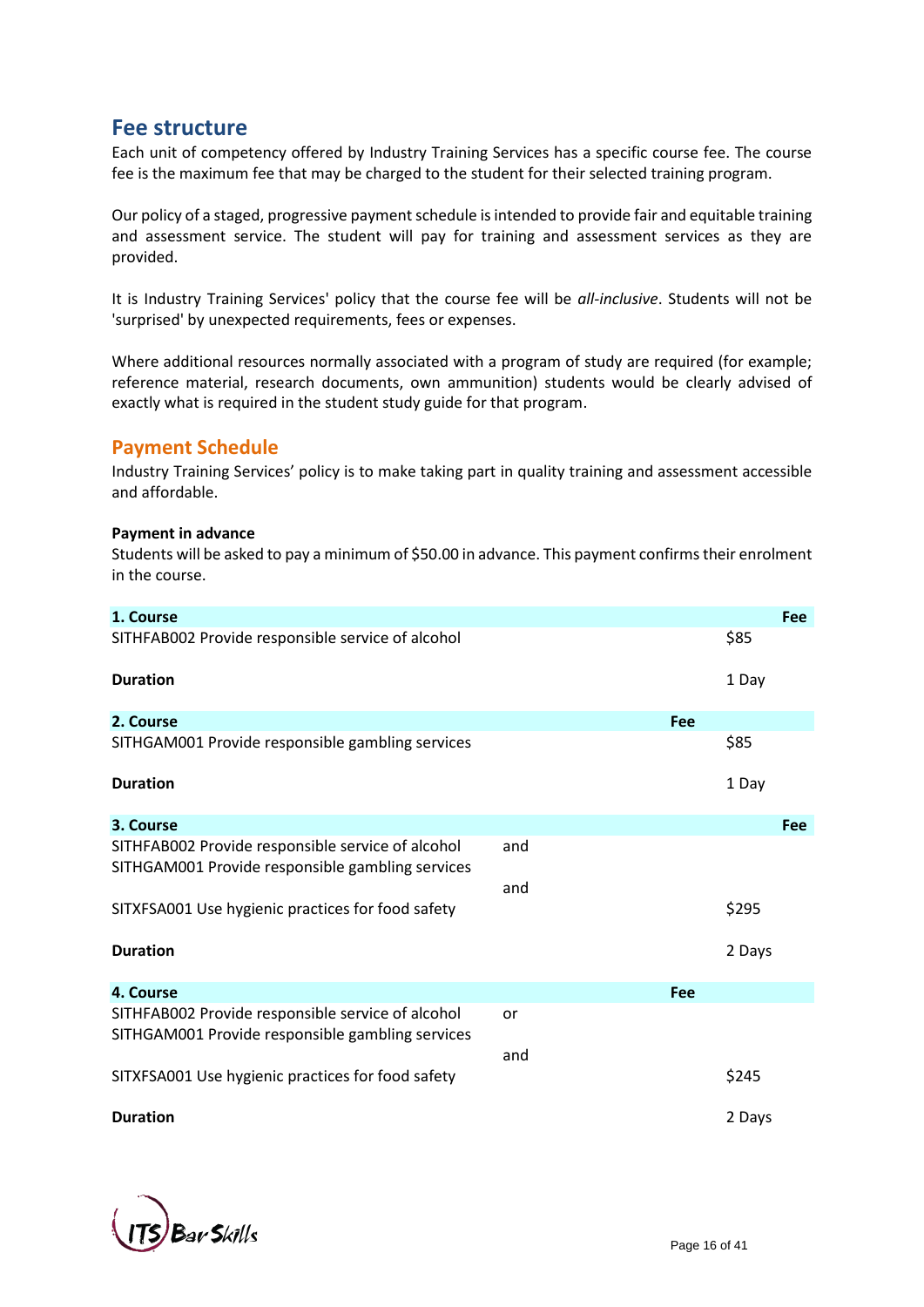| 5. Course                                         | Fee   |
|---------------------------------------------------|-------|
| SITXFSA001 Use hygienic practices for food safety | \$195 |
| <b>Duration</b>                                   | 1 Dav |

#### **Payment required in advance**

A deposit of \$50 of the total course fee is required from each student.

#### **Payment balance**

The remaining is to be paid at commencement of training or by pre-arranged payment plan.

#### **Corporate Clients**

#### **Payment**

Industry Training Services operates with a number of corporate clients. This means the employer or agency will manage the payment in negotiation with Industry Training Services. This means the employer or agency will manage the payment in negotiation with Industry Training Services. An invoice will be raised within fourteen (14) days of the commencement of the course.

## **Other Fees - Fee for Service and Corporate Clients**

#### **Program fees**

Per negotiation with the employer and Industry Training Services the course fee will be paid.

#### **Payment balance**

Invoiced in arrears to the employer at completion of the training program.

#### **Enrolment fee**

No enrolment fee is applicable.

#### **Withdrawal fee**

No withdrawal fee is applicable.

#### **Re-submit fee**

No re-submit fee applies.

#### **Re-assessment fee** No re-assessment fee applies.

#### **Produce partial completion statement of attainment**

No fee applies to produce a statement of attainment when the student has partially completed the training program and must withdraw.

#### **Re-print certification**

Where the student requests a new copy of his/her certification, the following fees apply:

• Statement of attainment \$25.00+GST

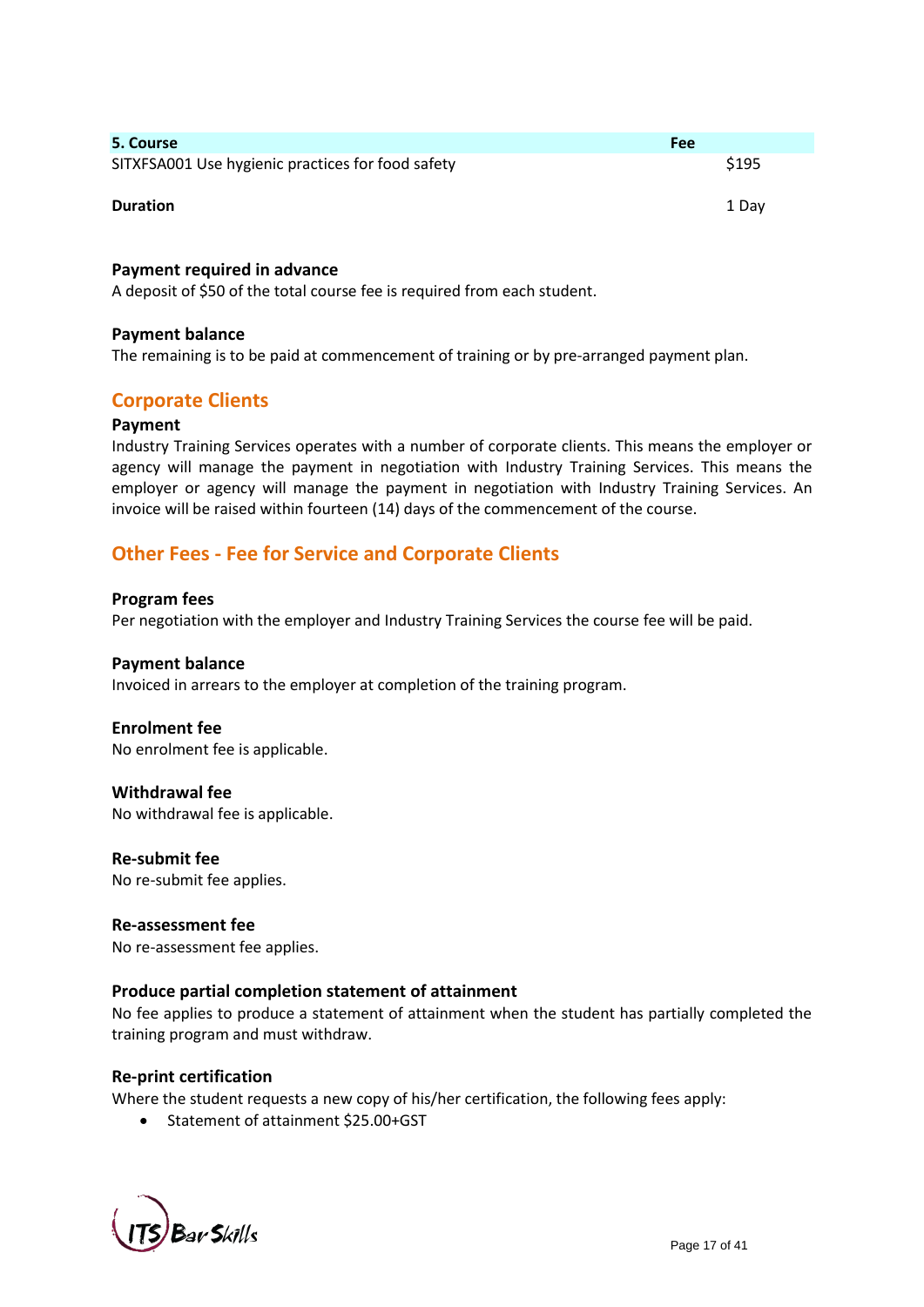Details of Industry Training Services' fee structure are included in the ITS student handbook.

**Contact Us**

214 Waterworks Road Ashgrove Qld 4060 Phone: 3366 8426 Email: [info@its.qld.edu.au](mailto:info@its.qld.edu.au)

## **Methods of payment**

Students may make payments to Industry Training Services by any of the following means:

- Cash
- Cheque/Money Order
- EFTPOS
- Credit Card (MasterCard and VISA only)
- Direct Deposit

#### **GST**

All Nationally Recognised Qualifications, Accredited Courses and Units of Competency delivered by Industry Training Services are GST-Free in accordance with the Australian Taxation Office GST Rulings GSTR 2000/27, GSTR 2001/1 and GSTR 2003/1.

#### **Payment Receipts**

A tax invoice/receipt will be issued for all payments.

## **Refunds**

Industry Training Services will protect fees paid in advance and has a fair and reasonable refund policy. Information provided prior to enrolment or the commencement of training and assessment, whichever comes first, specifies the student's rights as a consumer, including but not limited to any statutory cooling-off period (where applicable) and the student's right to obtain a refund for services not provided by the Industry Training Services in the event the:

- Arrangement is terminated early, or
- Industry Training Services fails to provide the agreed services.

#### **Course Refunds and Cancellations**

If you require a refund, seven (7) days written notice prior to commencement of your course must be received by ITS. If under seven (7) days a \$50 administration fee shall be deducted from your fee refund.There is no refund available if the participant cancels within 24 hours of course commencement.

No refund is available to participants who leave before completing the course/competency unless they can provide a medical certificate or show extreme personal hardship. In that case fees may be refunded on a pro-rata basis – less an administration fee or the participant can opt to participate in a future course (within 6 months of initial fee payment)

#### **Course Transfers**

Course Fees are fully transferable to a future course, but transfers must be made more than 24 hours prior to the commencement of your current course starting. Transfers requested within 24 hours of your booked course, will be subject to a \$50 administration fee.

If ITS cancels the course a full refund will be given or a transfer of funds will be done to a future course.

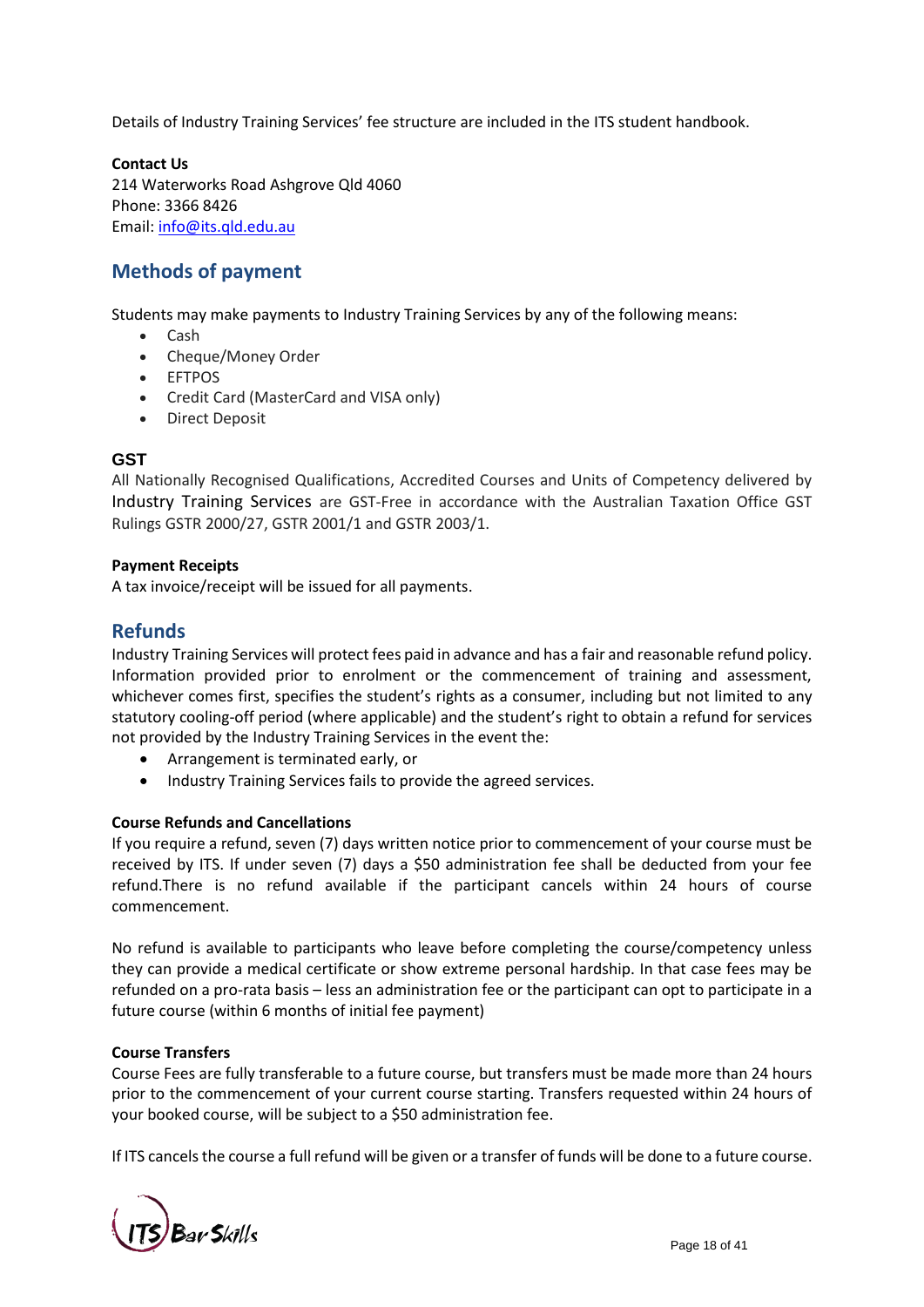#### **Corporate Clients**

Any refund of course fees will be negotiated between Industry Training Services and the employer or agency. A fair and equitable refund policy will apply.

## **Protecting fees**

Industry Training Services will ensure that student's prepaid fees (including enrolment fees, tuition fees, materials fees and any other fee component that is a mandatory payment for the course) are protected in an appropriate manner.

Industry Training Services will not collect more than \$1500 in advance and will take progressive payments that are proportionate to the training services provided. The payment schedules outlined above support this policy.

#### **Third Party Training**

Where applicable, Industry Training Services' Student Protection extends to training partners and training conducted by a third party on behalf of the RTO. At this time, Industry Training Services does not engage third parties.

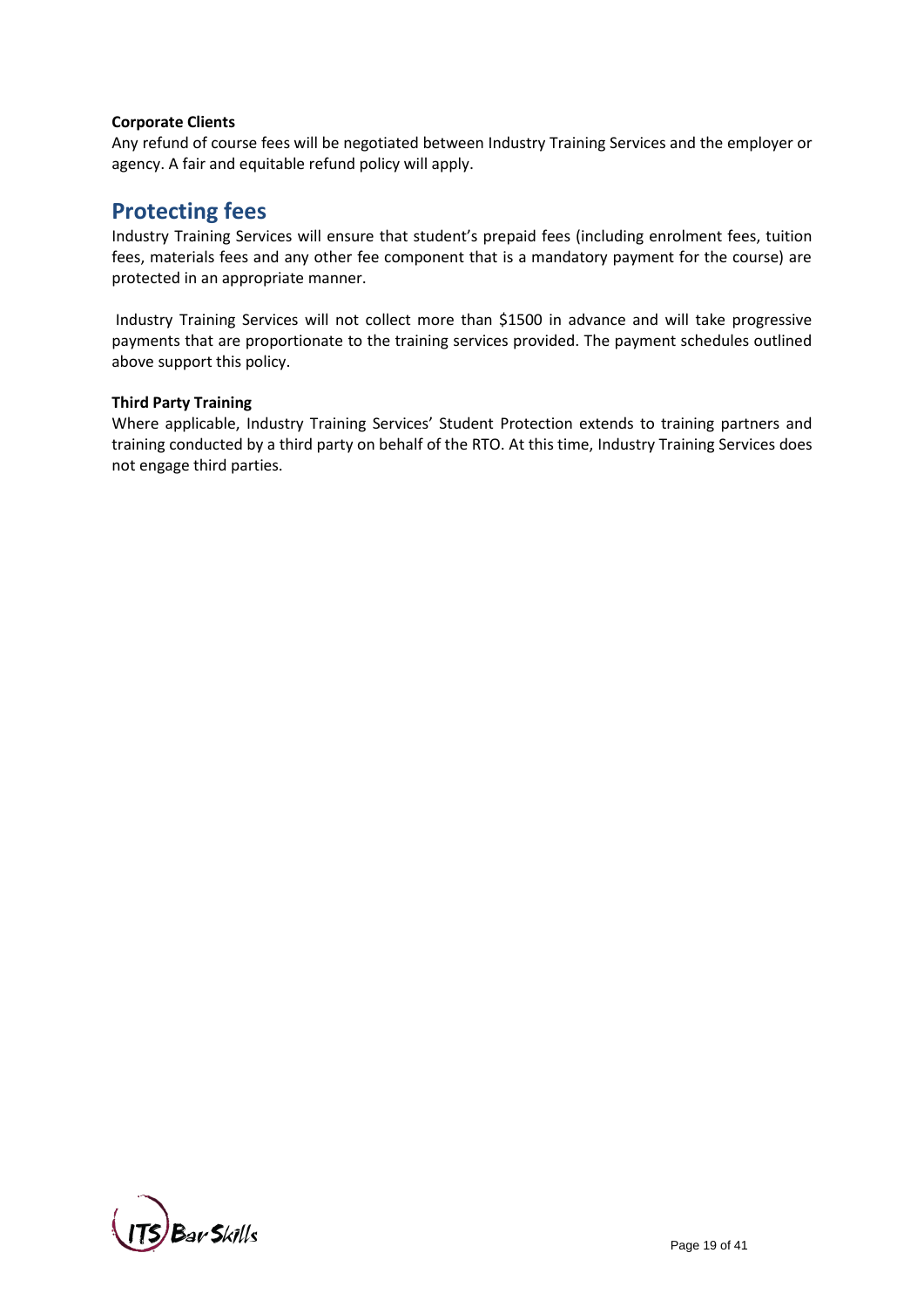# **TRAINING AND ASSESSMENT**

Industry Training Services is committed to delivering high quality training and assessment services that exceed the expectations of their students. To ensure this, ITS has implemented processes for data collection and analysis within its operations that ensure the continuous improvement of training and assessment. In order to provide high quality outcomes to their clients and students, Industry Training Services ensures that strategies for training and assessment are developed with effective consultation with industry and stakeholders.

## **Principles of Training and Assessment**

[Training and assessment strategies](file:///C:/Users/Helen/AppData/Local/Microsoft/Windows/Temporary%20Internet%20Files/Content.IE5/1VPGBX2T/Continuous%20Improvement/Training%20&%20Assessment%20Strategy) developed by Industry Training Services will adhere to the following principles:

- Training and assessment strategies are developed for each qualification/unit of competency that will be delivered and assessed
- All training programs will require the development of a training and assessment strategy for full and partial completion of a qualification
- Each training and assessment strategy will be developed in consultation with industry representatives, trainers, assessors and key stakeholders
- Training and assessment strategies will reflect the requirements of the relevant training package and will identify target groups
- Training and assessment strategies will be validated annually through the internal review procedures

Industry Training Services will apply the *Principles of Assessment and the Rules of Evidence*.

## **Principles of assessment**

To ensure quality outcomes, assessment should be:

- Fair
- Flexible
- Valid
- Reliable

#### **Fair**

Fairness in assessment requires consideration of the individual student's needs and characteristics, and any reasonable adjustments that need to be applied to take account of them. It requires clear communication between the assessor and the student to ensure that the student is fully informed about, understands and is able to participate in the assessment process, and agrees that the process is appropriate. It also includes an opportunity for the person being assessed to challenge the result of the assessment and to be re-assessed if necessary.

#### **Flexible**

To be flexible, assessment should reflect the student's needs; provide for recognition of competencies no matter how, where or when they have been acquired; draw on a range of methods appropriate to the context, competency and the student; and support continuous competency development.

**Valid**bar Skills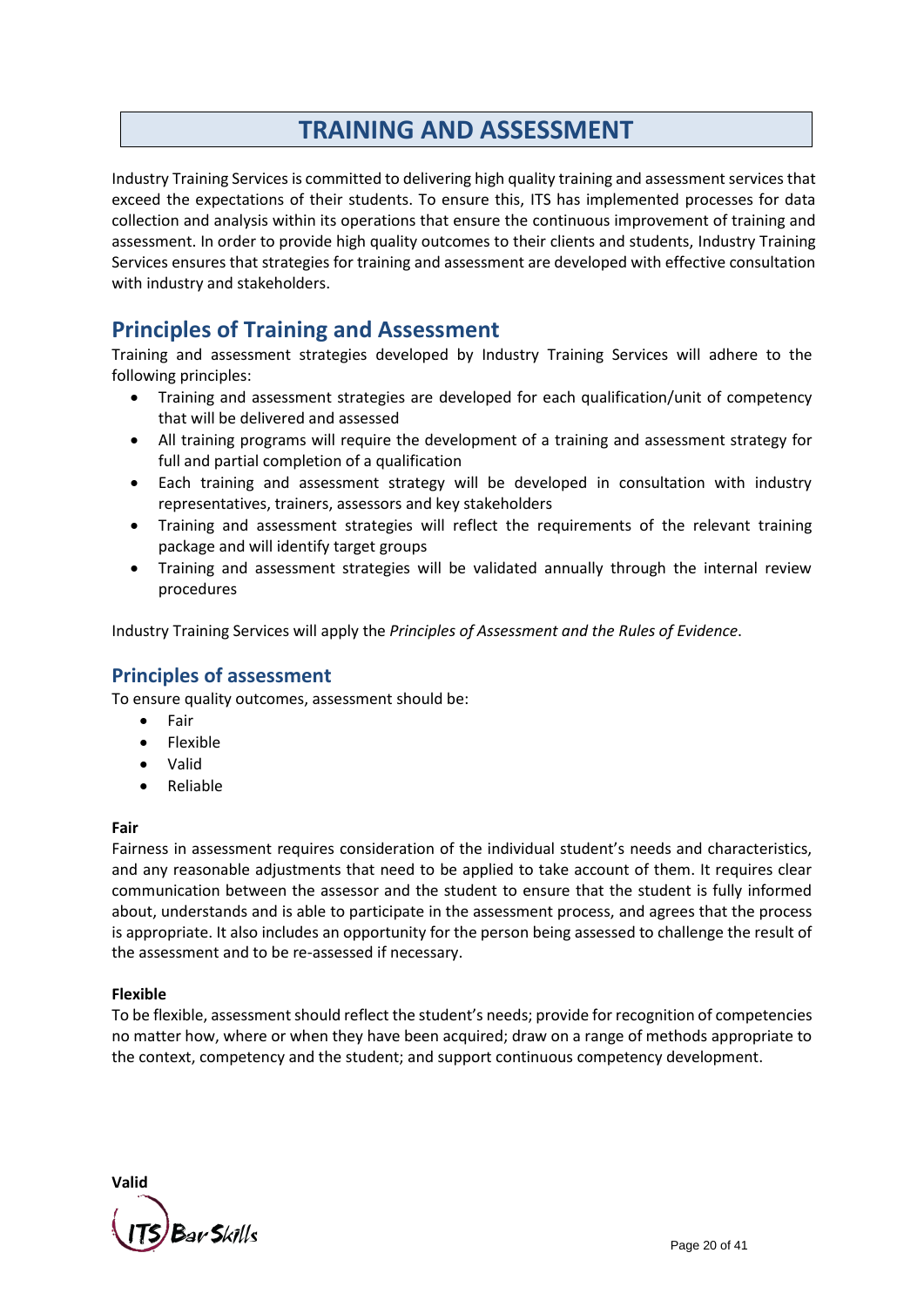Assessment is valid when the process is sound and assesses what it claims to assess. Validity requires that:

- Assessment against the units of competency must cover the broad range of skills
- Knowledge that are essential to competent performance
- Assessment of knowledge and skills must be integrated with their practical application
- Judgement of competence must be based on sufficient evidence (that is, evidence gathered on a number of occasions and in a range of contexts using different assessment methods). The specific evidence requirements of each unit of competency provide advice on sufficiency

#### **Reliable**

Reliability refers to the degree to which evidence presented for assessment is consistently interpreted and results are consistent with assessment outcomes. Reliability requires the assessor to have the essential competencies in assessment and relevant vocational competencies (or to assess in conjunction with someone who has the vocational competencies). It can only be achieved when assessors share a common interpretation of the assessment requirements of the unit(s) being assessed.

#### **Rules of Evidence**

These are closely related to the principles of assessment and provide guidance on the collection of evidence to ensure that it is:

- Valid
- Sufficient
- Authentic
- Current

#### **Valid**

Assessment is valid when the process is sound and assesses what it claims to assess. Validity requires that:

- Assessment against the units of competency must cover the broad range of skills
- Knowledge that are essential to competent performance
- Assessment of knowledge and skills must be integrated with their practical application
- Judgement of competence must be based on sufficient evidence (that is, evidence gathered on a number of occasions and in a range of contexts using different assessment methods). The specific evidence requirements of each unit of competency provide advice on sufficiency

#### **Sufficient**

Sufficiency relates to the quality and quantity of evidence assessed. It requires collection of enough appropriate evidence to ensure that all aspects of competency have been satisfied and that competency can be demonstrated repeatedly. Supplementary sources of evidence may be necessary. The specific evidence requirements of each unit of competency provide advice on sufficiency.

#### **Authentic**

To accept evidence as authentic, an assessor must be assured that the evidence presented for assessment is the student's own work.

#### **Current**

In assessment, currency relates to the age of the evidence presented by a student to demonstrate that they are still competent. Competency requires demonstration of current performance, so the evidence collected must be from either the present or the very recent past.

#### **Assessment Policy**

Bar Skills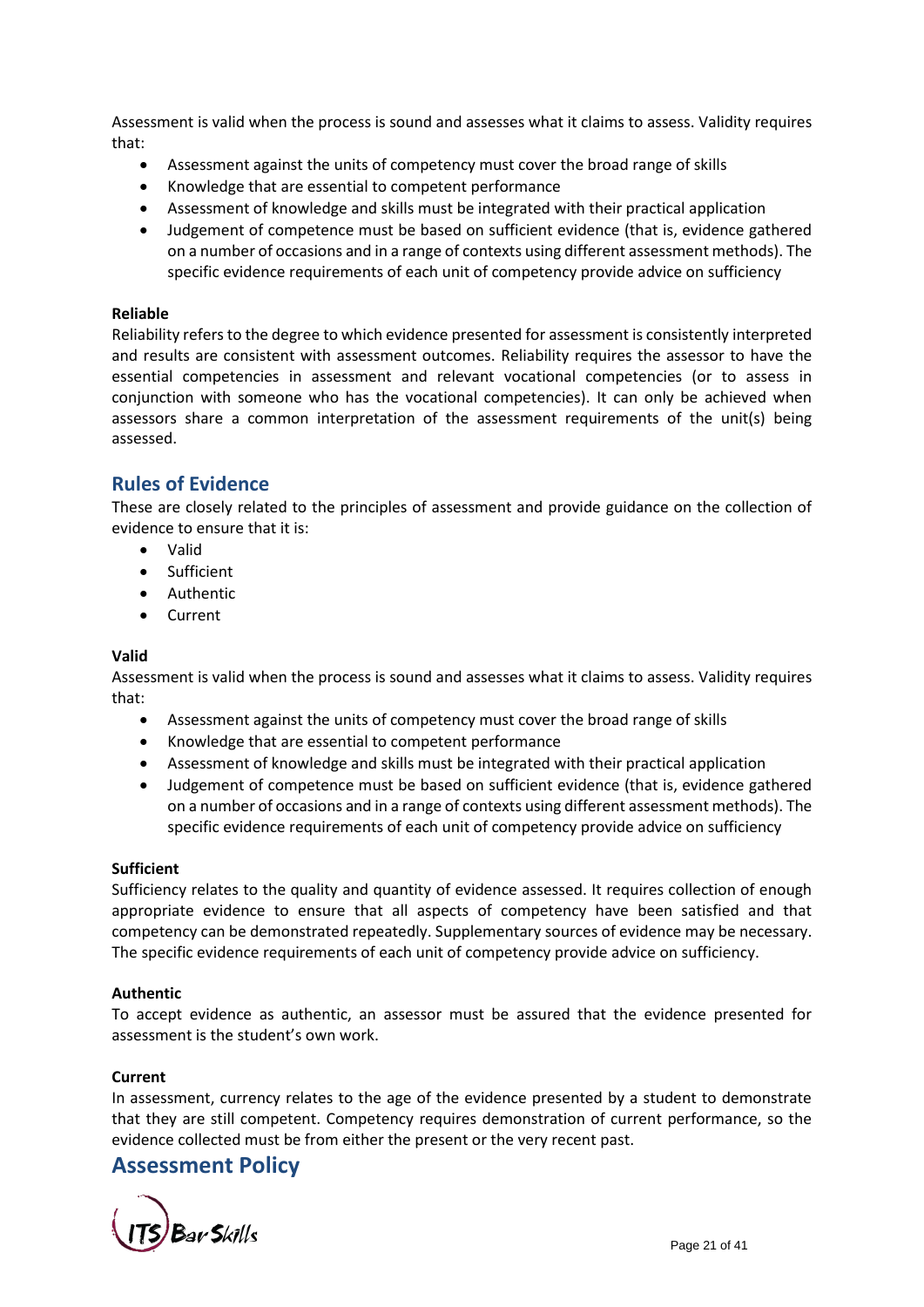Industry Training Services acknowledges the critical role that assessment plays in determining the competency of students. In developing the assessment (including RPL) for each qualification and unit of competence, the CEO will ensure:

- Compliance with the assessment guidelines from the relevant training package, qualification and unit of competence of accredited course
- Assessment leads to a qualification or statement of attainment under the Australian Qualifications Framework (AQF)
- Assessment complies with the principles of competency based assessment and informs the student of the purpose and context of the assessment
- The rules of evidence guide the collection of evidence to support the principles of validity and reliability
- The application of knowledge and skills is relevant to the standard expected in the workplace, including skills for managing work tasks, contingencies and the job environment
- Timely and appropriate feedback is given to students
- Assessment complies with ITS's access and equity policy
- All students have access to re-assessment on appeal

Industry Training Services implements an assessment system that ensures that assessment (including Recognition of Prior Learning) complies with the assessment requirements of the relevant training package or VET accredited course. Industry Training Servicesrecognises that each unit of competency contains assessment requirements relating to; performance evidence, knowledge evidence and assessment conditions.

## **Connecting Training and Assessment with Industry**

#### **Industry Engagement**

#### *"Training and assessment practices are relevant to the needs of industry and informed by industry engagement."*

All aspects of Industry Training Services training and assessment are informed by meaningful industry engagement. To maximise the outcomes for students, Industry Training Services ensures that every opportunity to connect training and assessment with the workplace is utilised. Opportunities will be developed in consultation with the relevant industry personnel and responsibilities clearly communicated to all involved.

To identify a range of delivery and assessment methods that meet a variety of needs, an ongoing schedule of industry liaison and consultation will be adhered to. These consultations will be documented with meetings and memorandums acknowledged by those industry and enterprise representatives involved in consultation relating to the development and ongoing review of assessment strategies.

Industry Training Services will**:**

- Involve industry personnel in planning training programs, where they are relevant to the training and assessment program
- Ensure that the training and assessment program makes full use of opportunities presented by industry
- Consult with industry personnel in the development of workplace training and assessment processes
- Monitor the student's progress

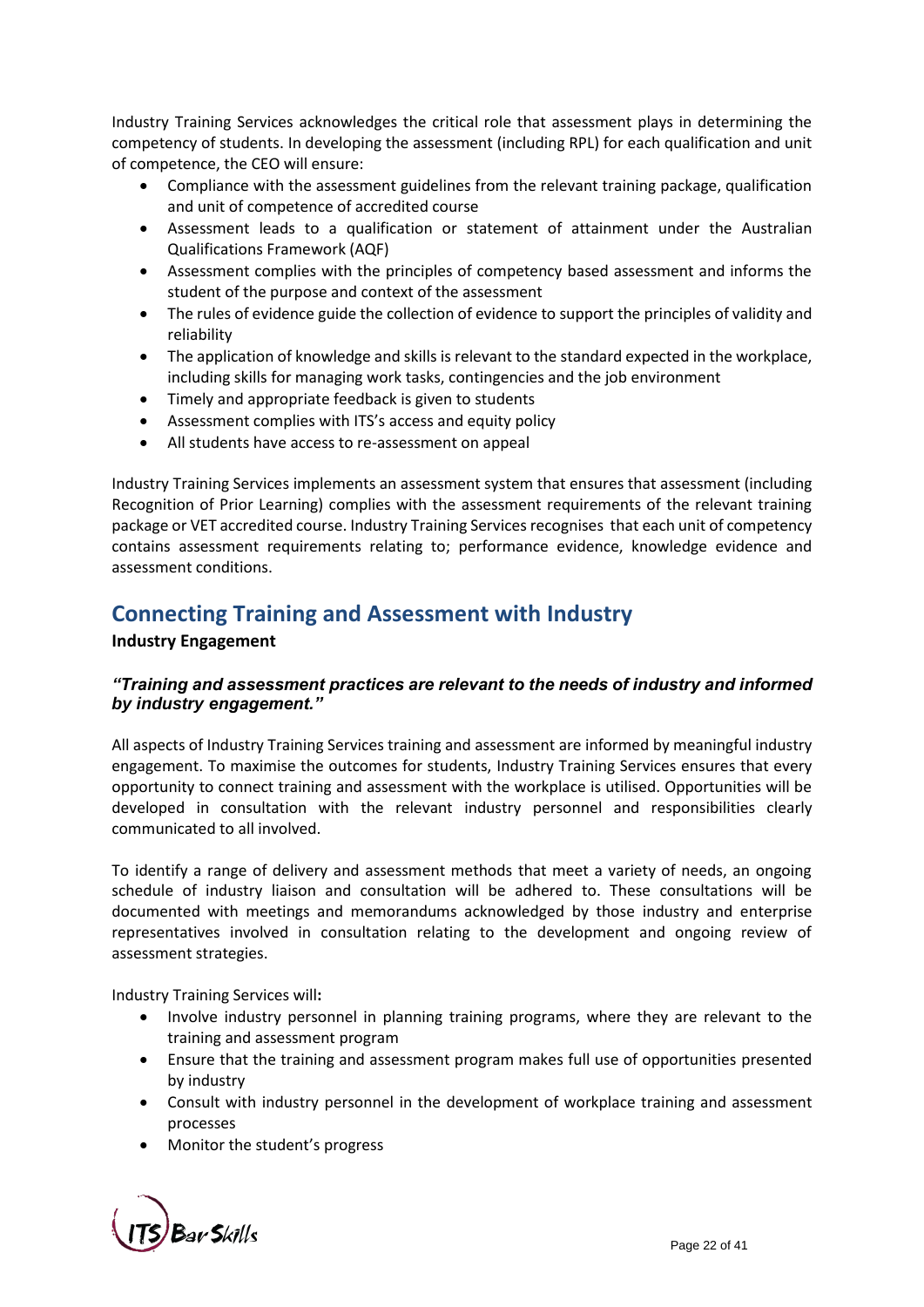Information from industry stakeholders is used to continuously improve training and assessment. A number of programs that engage employers or other stakeholders who contribute to each student's training, assessment and support services to meet their individual needs are available. In addition, Industry Training Services utilises industry engagement to inform the currency of trainers and assessors industry skills.

## **Apprenticeships and traineeships**

At this time Industry Training Services will not seek to engage apprentices or trainees. apply for government funding or enter into government incentive schemes. Industry Training Services CEO may take the decision to change this policy in the future.

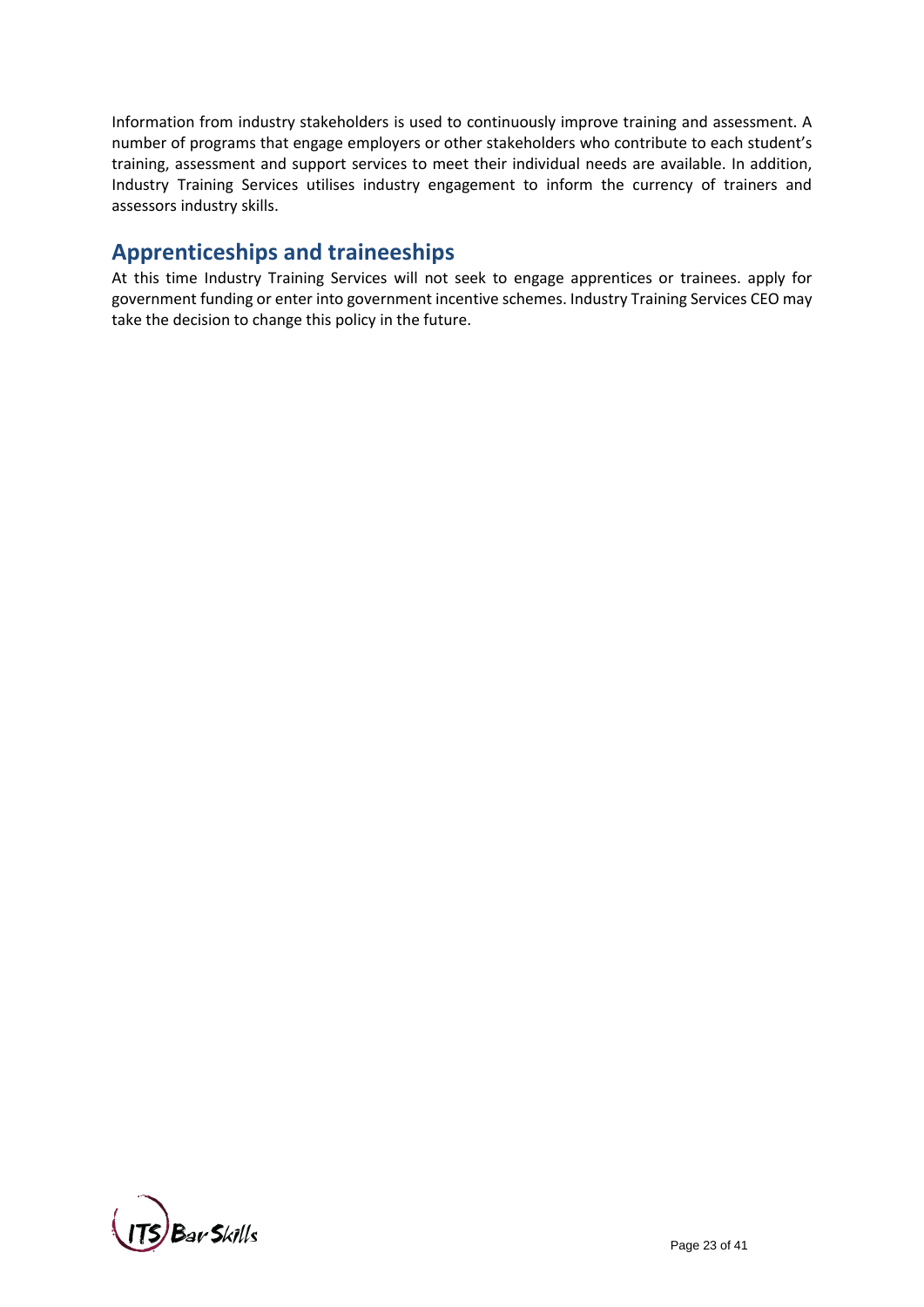# **RECOGNISING QUALIFICATIONS and PRIOR LEARNING**

## **Unique Student Identifier**

The [Unique Student Identifier \(USI\)](http://usi.gov.au/Pages/default.aspx) scheme allows students to access a single online record of their VET achievements. The online system provides each student with a USI and allows for reliable confirmation of these achievements by employers and other RTOs. The USI scheme will provide a national online authenticated record of student's training attainment and will serve as a building block for a range of vocational education and training reforms. Over time, the ability of students to access and share their training records will make enrolment processes more efficient for training providers and students.

Industry Training Services will only issue a qualification or statement of attainment to a student after the student has provided a verified USI or ITS applies for a USI on behalf of the student. To avoid any delays in issuing certification documentation ITS will ensure that student's USIs are applied for or verified USI at the time of enrolment. Industry Training Services will protect the security of all information related to USIs.

Security measures are in place to protect both digital and hard-copy records from loss, damage or unauthorised access. ITS stores paper based records in locked cabinets. Digital records are backed up on a Cloud system. All AQF certification documentation issued by ITS is kept for 30 years.

When reporting data about the training, each record of nationally recognised training that is provided to the national centre for vocational education research (NCVER) national VET provider collection will have a USI attached. This USI will used to draw down on this data collection in real time. This means that, in the future, students will be able to draw down a record of their VET achievements from one place. They can view this online or they can use the data to develop a transcript that they can attach to a job application, for example.

The USI will be increasingly useful for Industry Training Services when the data builds, Industry Training Services (with the student's permission) will be able to draw down information about that student's previous VET attainments throughout Australia. This will assist with assessing student's admission to courses and in some circumstances, their eligibility for funding. Training providers will have access to an online information source to manage student transfers between training providers, and the assessment of credit transfer and pre-requisites.

More information is available from the [Department of Industry's website](http://www.industry.gov.au/search/results.aspx?k=USI) where a comprehensive [video](http://www.industry.gov.au/transcripts/Pages/USI-Training-Organisation-Video.aspx) outlines the USI scheme for Industry Training Services staff.

## **Recognising Qualifications from another RTO**

Industry Training Services will recognise all AQF qualifications and statements of attainment issued by any other RTO. Before providing credit, ITS will authenticate the information through accessing the students USI transcript or by contacting the organisation that issued the document

Students enrolling with Industry Training Services will be made aware of the recognition of qualifications policy by ITS staff at the time of enrolment to offer the opportunity of recognition of relevant qualifications or statements of attainment prior to the commencement of training. ITS trainers will remind students of the policy progressively throughout the duration of their course.

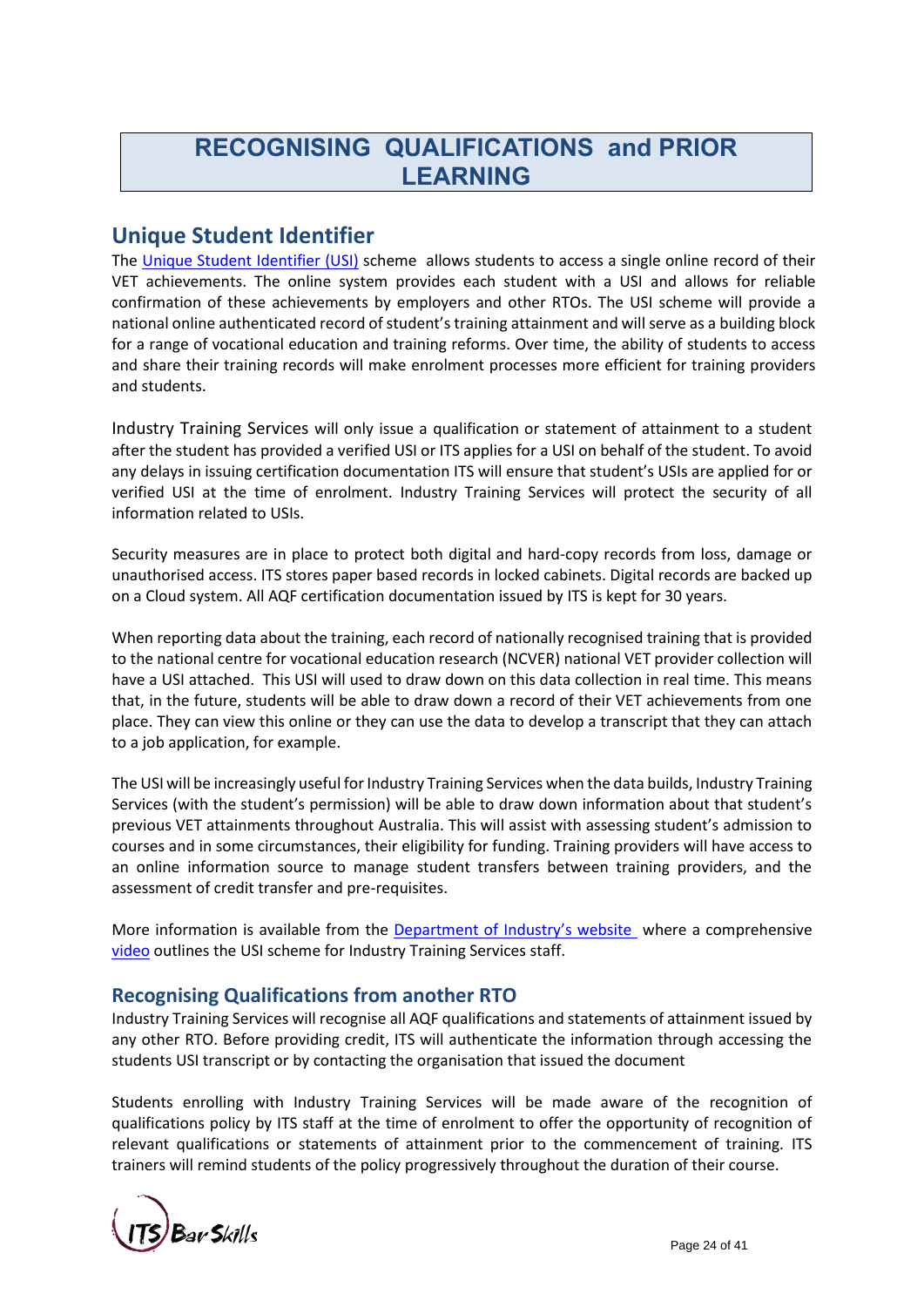When a student presents an AQF qualification or statement of attainment to a trainer or staff member, a copy of the certificates will be taken and submitted to Industry Training Services for verification. Industry Training Services will verify the authenticity of the qualification or statement of attainment.

The verified copy of the qualification or statement of attainment is placed in the student's file. Once verification of the qualification or statement of attainment has been established, ITS staff will inform the student and offer exemption from the relevant unit(s) of competency. Staff will ensure the student is aware of and understands what component(s) of their training and assessment are affected. ITS staff will update the student's records accordingly.

## **Credit Transfer**

Credit transfer refers to the transferral of academic credit obtained by students through participation in courses or national training package qualifications with other RTOs, towards a qualification offered by Industry Training Services. Credit transfer is granted on the basis that the credit validates the student's competency within the relevant qualification/unit of competence. Credit transfer of a qualification/unit of competence is available to all students enrolling in any training program offered by Industry Training Services.

## **Recognition of Prior Learning**

To observe industry best practice and to comply with work health and safety requirements Industry Training Services does not normally off RPL. If, however, RPL were to be offered, the following will apply.

Industry Training Services appreciates the value of workplace and industry experience, and recognises that students will acquire vocational skills and knowledge from a variety of sources other than formal training. These skills are legitimate irrespective of how they were acquired and the RPL process is designed to provide validation of such relevant skills.

Recognition of Prior Learning (RPL) is an assessment process that assesses an individual's formal, nonformal and informal learning to determine the extent to which that individual has achieved the required learning outcomes, competency outcomes, or standards for entry to, and/or partial or total completion of a VET qualification.

In order to grant RPL, the assessor must be confident that the student is currently competent against the endorsed industry or enterprise competency standards or outcomes specified in Australian Qualifications Framework accredited courses. The evidence may take a variety of forms and could include certification, references from past employers, testimonials from clients and work samples. The assessor must ensure that the evidence is authentic, valid, reliable, current and sufficient.

## **Industry Training Services' recognition of prior learning process**

The recognition of prior learning (RPL) process will be offered to and explained to all students.

Students who believe they have already obtained current skills and knowledge that would otherwise be covered in the qualification/unit of competence for which they intend to study, should apply for RPL at the time of enrolment. The student's skills and knowledge will be assessed and validated, and where appropriate, units of competency acknowledged and face-to-face training reduced.

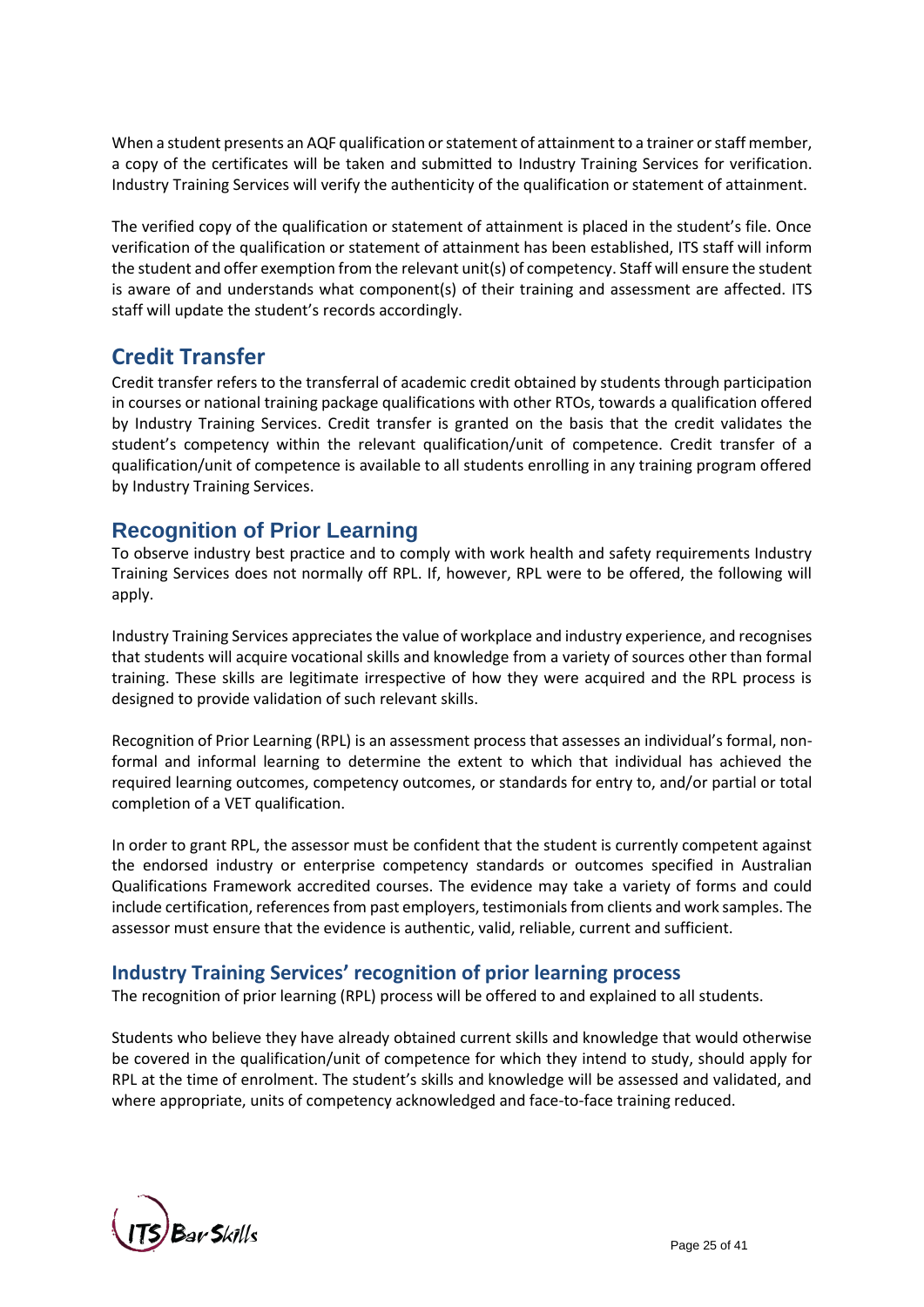As part of the Industry Training Services enrolment policy, trainers will advise students of the availability of RPL, explain what the process involves and how it relates to the attainment of the qualification in some circumstances. When relevant, trainers will remind students of this option progressively throughout their time in training, in order to provide multiple opportunities for students to engage in the RPL process.

#### **RPL fee**

The student will be charged 50% of the scheduled course fee. This includes the initial application, consultation either in person or via phone with a suitably qualified assessor, the RPL assessment and (if successful) certification.

Where the student is not able to achieve the full qualification through RPL and gap training is required, a training plan and costing structure will be mutually agreed upon. The basis of the cost structure will be pro-rata on a unit by unit basis based on the scheduled course fee.

#### **RPL System**

Industry Training Services utilises the online Recognition of Prior Learning assessment platform: [RPL](https://rplassess.com.au/)  [Assess.](https://rplassess.com.au/) An RPL applicant will be provided with access to the platform and given clear instructions on how to upload their evidence. The RPL Assess [Explainer Video](https://rplassess.com.au/rpl_assess_explainer_video.php) will provide more detail.

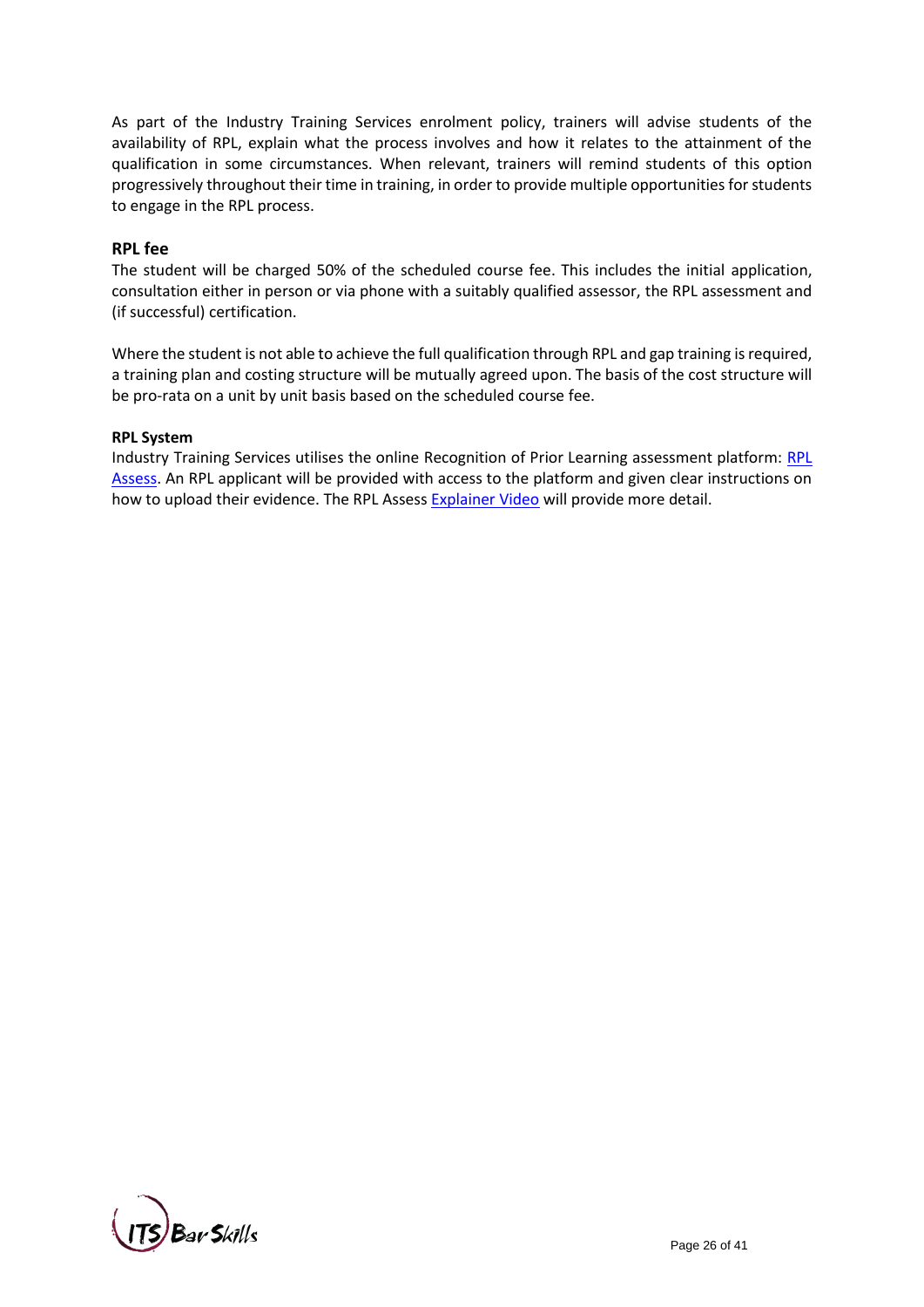# **RECORDS**

Industry Training Services has a clearly documented quality administrative and records management system in place to secure the accuracy, integrity and currency of records, to keep documentation upto-date and to secure any confidential information obtained by Industry Training Services and committees, individuals or organisations acting on its behalf.

Data is collected and stored in accordance with the processes outlined in this document and Industry Training Services' record management procedures ensure timely and accurate records inform the continuous improvement processes of Industry Training Services. In addition, these records management procedures will ensure that all documentation providing evidence of compliance to the essential standards of registration is accurately maintained.

## **Record keeping procedures**

Upon enrolment, student's details will be entered into Industry Training Services' database. This process initiates the establishment of the student's individual file which is then used to record all future details pertaining to the student. Documents pertaining to students currently enrolled are stored in secure, individual student files which are managed by Industry Training Services' staff. The file is retained by Industry Training Services and management of the file will be in accordance with Industry Training Services' training records policy.

Industry Training Services will retain client records for a period of thirty (30) years. These records include:

- Records of assessment results
- Records of attainment of units of competency and qualifications
- Copies of certificates and statements of attainment
- Student enrolments
- Fees paid and refunds given

Industry Training Services will also maintain records of staff profiles detailing qualifications and industry experience and other documentation necessary to develop, implement and maintain Industry Training Services' quality system.

#### **Completed assessments**

Each and every assessment submitted by every student will be retained for a minimum period of six (6) months. Individual student records will be stored in a lockable steel filing cabinet in a locked secure office area.

At the expiration of six (6) months period, the student's assessments will be scanned and stored electronically for thirty (30) years. The electronic records are stored utilising AVETMISS compliant software and access is restricted by a password system.

#### **Results of assessment records**

Student assessment results will be recorded electronically within the Industry Training Services database system and will be retained for thirty (30) years. This information may be used to provide annual competency completion reports and/or AVETMISS reports, as required and will provide sufficient information to re-issue the testamur, if required.

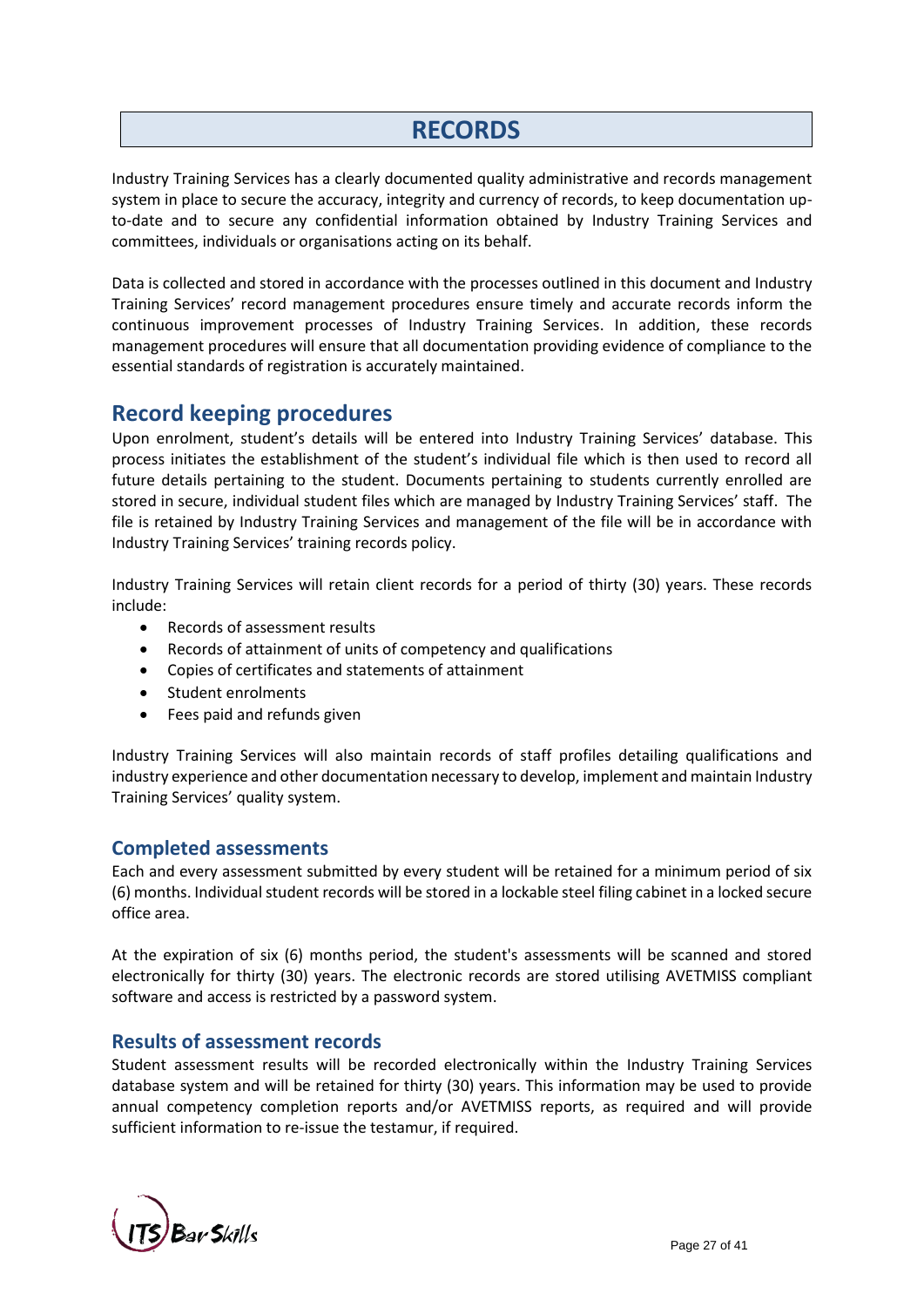A copy of each testamur issued is scanned and retained in Adobe PDF format. If requested, the testamur may be re-printed at any time within the thirty (30) year period after issue. This method ensures the original format, design, signature, date and units of competency are re-printed accurately and with a minimum of effort and expense.

## **AVETMISS Reporting**

AVETMISS stands for the Australian Vocational Education and Training Management Information Statistical Standard. It is a national data standard that ensures consistent and accurate capture and reporting of VET information about students. The National Centre for Vocational Education Research (NCVER) is the custodian of the standard.

Industry Training Services submits AVETMISS reports to NCVER annually. These reports include all student and training data including:

- age, sex and other demographic information
- Indigenous and disability information
- geographic location
- type of provider (for example, government or private) location of training delivery
- enrolments in units of competency, as part of a qualification, and modules as part of courses
- how it was studied (for example, classroom, workplace or online)
- how it was funded
- the results obtained for unit/module (outcome)

This reporting is made under the authority of the Data Provision Requirements that are established by agreement of Training Ministers across Australia under the National Vocational Education and Training Regulator Act 2011.

## **Access to Records**

Industry Training Services has implemented a record management system that ensures that all students have access to accurate information regarding their learning in a timely fashion. To ensure this, employees are informed of their responsibilities for record keeping and the process is monitored through the continuous improvement process and improved where necessary. This section outlines the data management procedures that support this records management system.

## **Access to Student Records**

Access to individual student training records will be limited to those such as:

- Trainers and assessors to access and update the records of the students whom they are working with
- Management staff as required to ensure the smooth and efficient operation of the business
- Officers of ASQA or their representatives for activities required under the standards for registered training organisations

Industry Training Services' trainers and assessors will maintain accurate and current records of each student's progress and achievement of competencies in the area of their study. These records will be entered on the Industry Training Services' database system during training and assessment or immediately at the completion of training and assessment.

As students complete each competency, the trainer or assessor will check the achievements against the relevant qualification packaging rules and sign off successfully completed competencies. All details of full or partially completed competencies will be recorded and stored on the student's file.

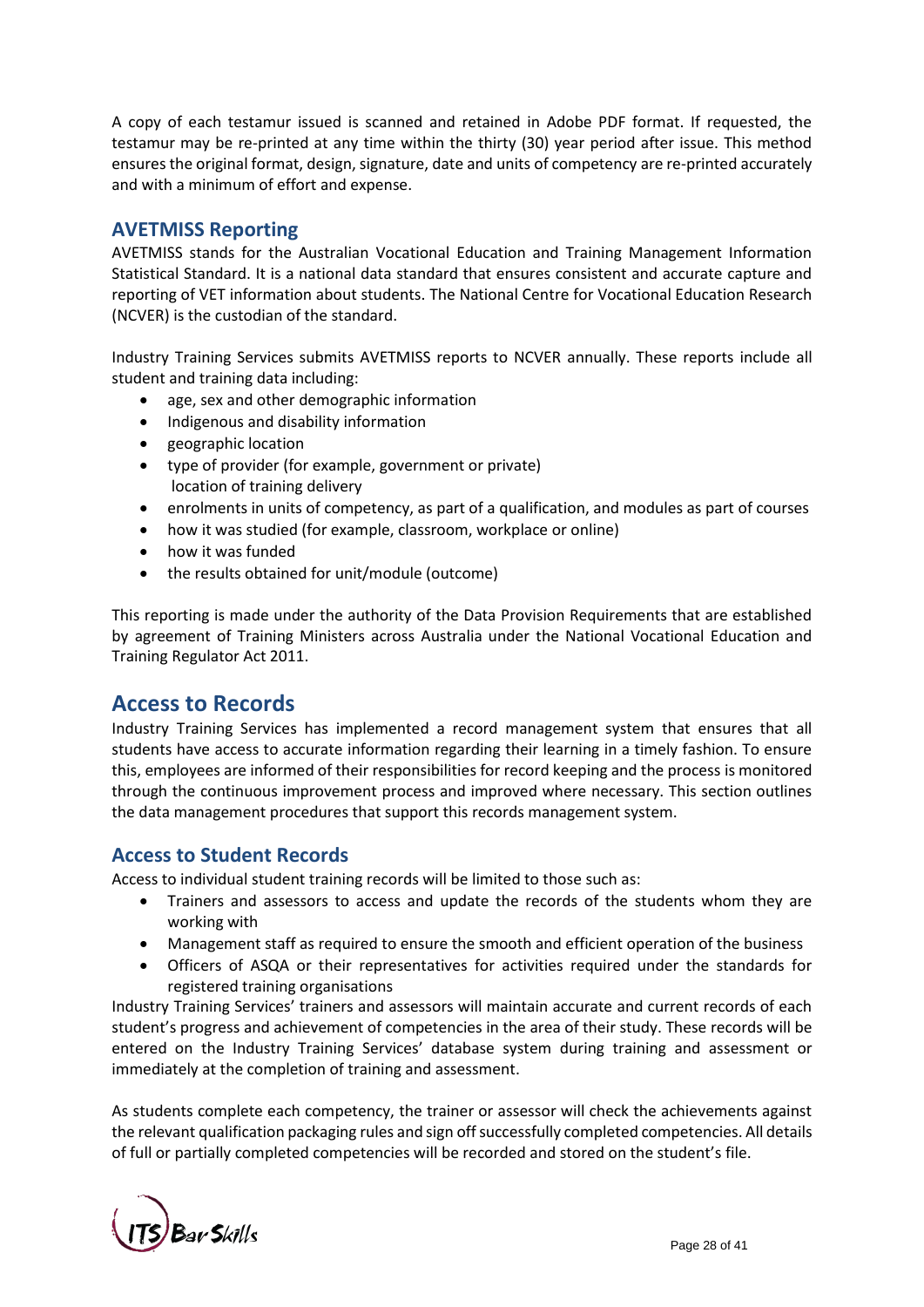Upon completion of all relevant competencies within a qualification, the student will be entitled to receiving the full qualification. The certificate and statement of results and/or statement of attainment will be produced and presented to the student. A scanned electronic copy of all signed qualifications issued will be converted to PDF format and secured in the student's file.

## **Student Access to Records**

Students have the right to request information about or have access to their own individual records. Industry Training Services trainers and assessors or administration staff will provide the requested information or access. Students also have the right to request a hard copy of their own individual file that can be supplied as a printout from records retained within the data management system.

You should feel free to ask your Industry Training Services trainer and assessor or administration staff at any time for a printout of your progress.

## **Privacy**

Industry Training Services considers student privacy to be of utmost importance and will practice a high standard of care and concern in regard to maintaining student privacy in all aspects of business operations. Any persons external to the organisation acting on behalf of Industry Training Services are made aware of the confidentiality procedures and privacy policies prior to commencing work with Industry Training Services.

Industry Training Services will comply with all legislative requirements including the Privacy Act 1988 (Commonwealth) and the [Australian Privacy Principles \(2014\).](https://www.oaic.gov.au/images/documents/privacy/privacy-resources/privacy-fact-sheets/privacy-fact-sheet-17-australian-privacy-principles_2.pdf) [www.privacy.gov.au.](http://www.privacy.gov.au/) Industry Training Services ensures no student information is disclosed without the student's consent, except as required by law or in adherence to the Standards for RTOs. Student consent must be obtained in writing from the student, unless the student is under the age of 18 years, in which case written consent from their parent or guardian must be obtained. Consent to disclosure of information forms and/or letters will be recorded.

## **Security**

Industry Training Services ensures further security of records by complying with the storage requirements detailed in ASQA's General directive: *Retention requirements for completed student assessment items,* 22 June 2012. This directive includes requirements for storage including:safeguards against unauthorised access, fire, flood, termites or any other pests, and to ensure that copies of records can be produced if the originals are destroyed or inaccessible. Industry Training Services enhances its compliance with this directive by protecting electronic files with up-to-date virus protection, firewall and spy ware protection software.

The data management system is Cloud based and offers the security and integrity expected of a reputable Cloud storage system. In addition, electronic records are copied to a portable hard drive, every four (4) week period. The portable hard drive is stored off site in a fire proof secure location.

Industry Training Services software and hardcopy systems will retain student's results for a period of no less than thirty (30) years. If requested, enrolment information, training and assessment information or results of assessment will be provided in electronic format wherever possible.

Paper based records will be scanned and saved in Adobe PDF format. Paper records will be securely shredded every twelve (12) months in accordance with Industry Training Services CEO's directions.

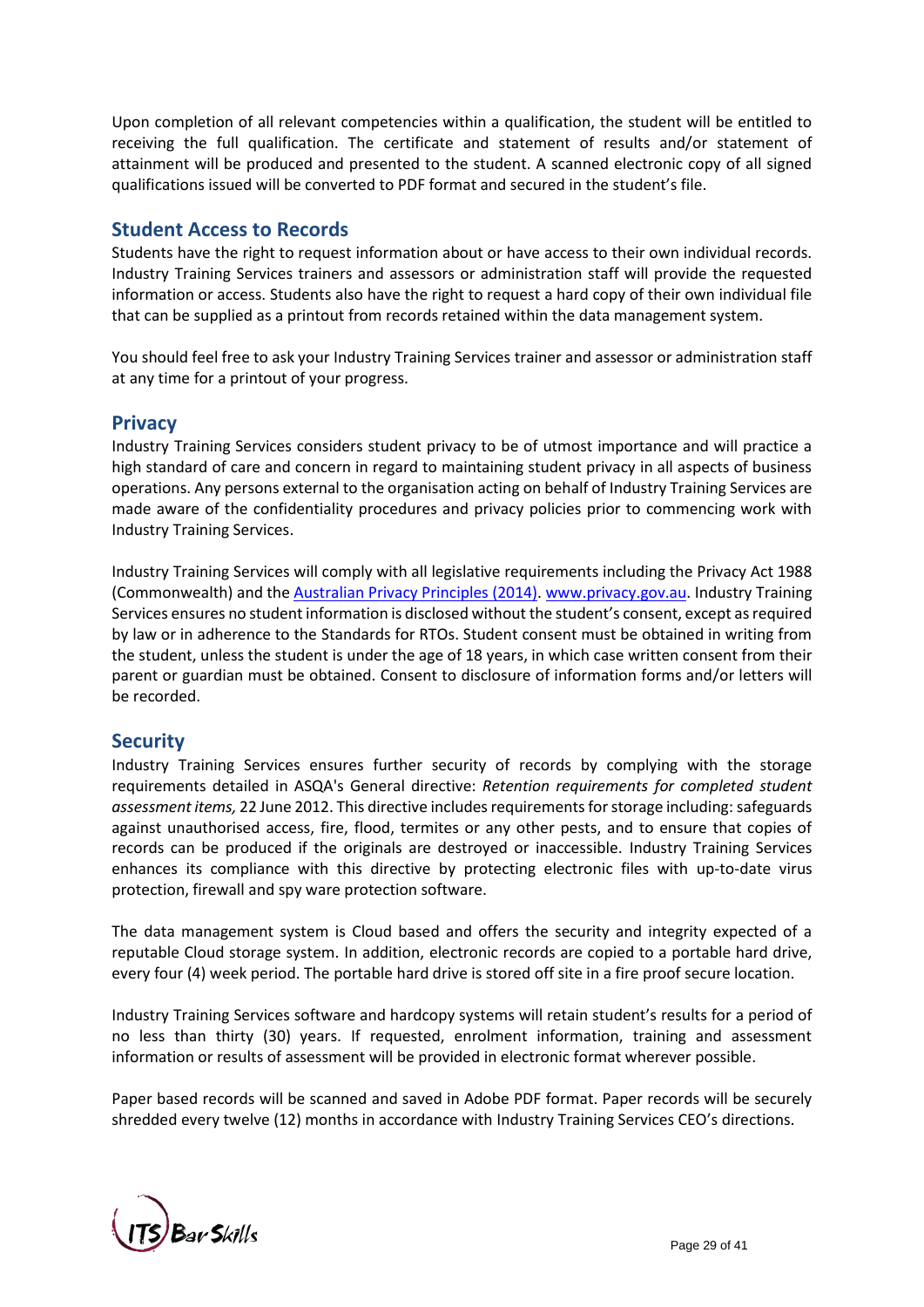## **Ceasing Operation**

In the event that Industry Training Services ceases to operate, its records will be transferred to ASQA in the appropriate format and detail as specified by the Department at the time of ceasing RTO operations. All other records including training records, taxation records, business and commercial records will be retained for a period of at least seven (7) years. Industry Training Services will ensure that any confidential information acquired by the business, individuals, or committees or organisations acting on its behalf is securely stored.

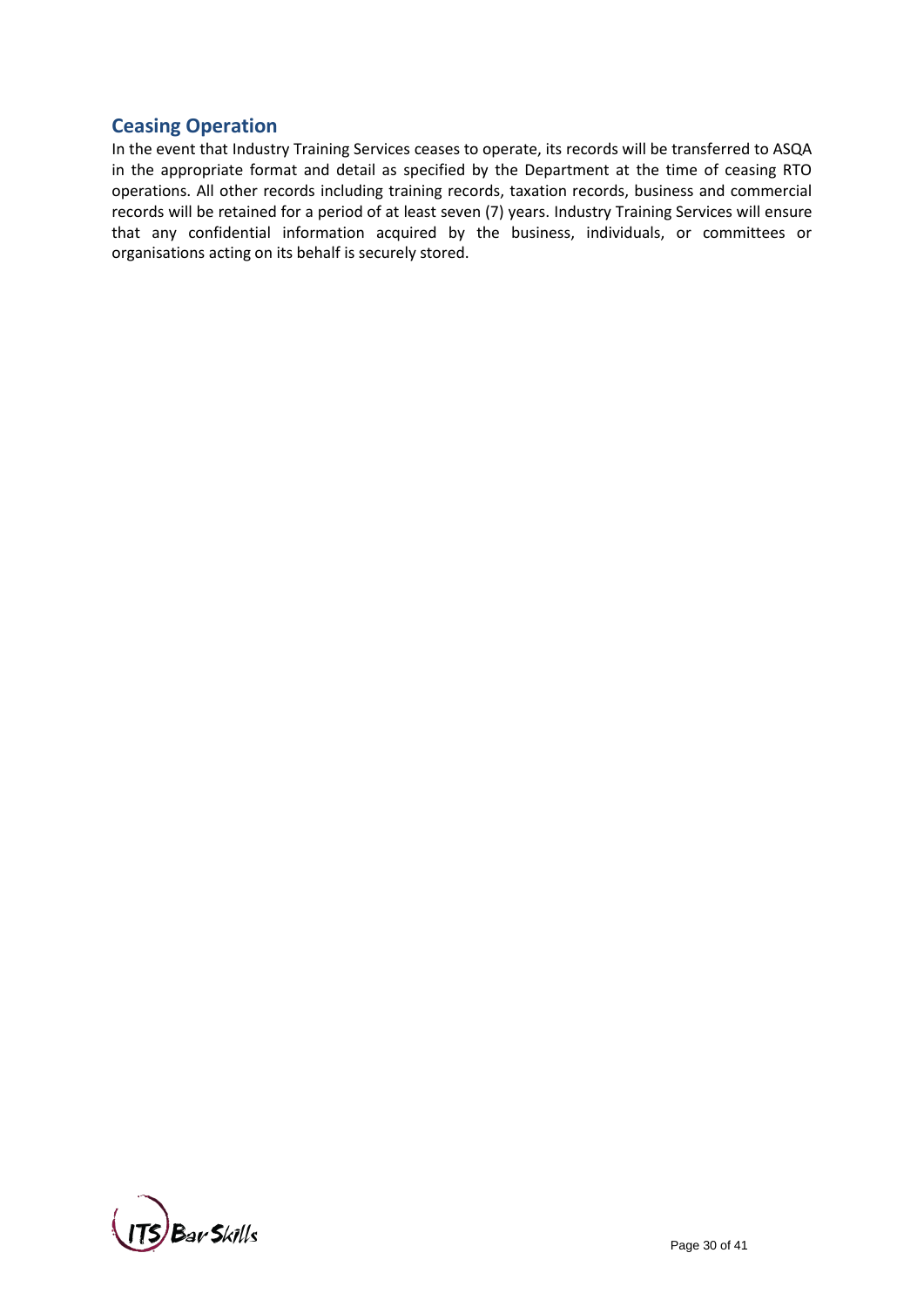# **COMPLAINTS AND APPEALS**

ITS strives to ensure that each student is satisfied with their learning experience and outcome. It is anticipated that issues of concern can be resolved by meaningful and respectful communication that is encouraged by Industry Training Services. In the unlikely event that this is not the case, all students have access to rigorous, fair and timely complaint and appeal processes which are outlined in this section of the policy and procedures document

Industry Training Services has a defined and transparent complaints and appeals process based on the principles of natural justice and fairness that will ensure student's complaints and appeals are addressed effectively and efficiently. Industry Training Services' complaints and appeals policy ensures students and clients understand their rights and the responsibilities of the RTO.

Any complaints or appeals will be reviewed as part of the continuous improvement process and where corrective action has been highlighted, it will be implemented as a priority. This approach ensures that outcome of the complaints process provides a positive and constructive contribution to the operations of Industry Training Services.

## **Complaints**

A student may lodge a complaint regarding the RTO; Third Party; Subcontractor; another student or Trainer. There is also provision for any and all interested stakeholders to make a complaint if they feel aggrieved. For example, a Trainer may lodge a complaint against a student.

A complaints procedure is available to all persons wishing to make a complaint, appeal or any other manner of objection in relation to the conduct of Industry Training Services. The complaints procedure will address both formal and informal complaints. All formal complaints must be submitted in writing to ITS management and will be heard and addressed, including a response to the aggrieved person, within five (5) working days of receipt.

ITS management will maintain a complaints register to document the course of action and resolution of all formal complaints. All complaints substantiated by the complaints procedure will be reviewed as part of the Industry Training Services continuous improvement procedure.

It is the responsibility of ITS management to ensure adherence to the complaint procedure and that resolution is sought in all reasonable circumstances. This includes informing and assisting students with the complaints procedure and supply of complaint forms.

Where the appellant remains dissatisfied with the outcome of the appeals handling procedure, the appellant is to be directed to the following external agencies:

- An independent agency or consultant within the VET sector
- The Office of Fair Trading in relation to consumer protection issues
- [National Training Complaints Hotline](https://www.education.gov.au/national-training-complaints-hotline-1) on 133 873

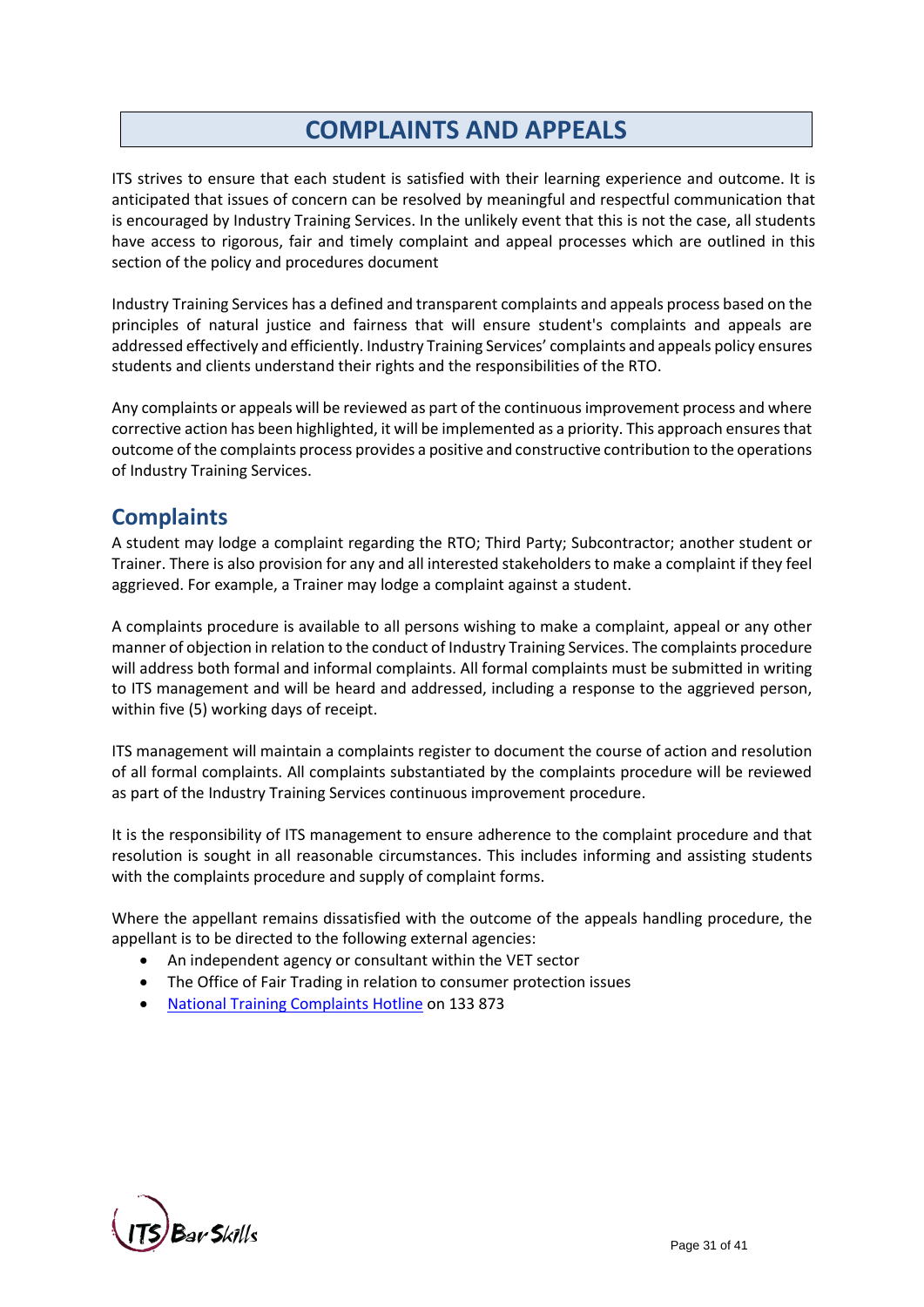# **Appeals**

The Industry Training Services appeals process is concerned with a student's right to request change to decisions or processes of an official nature, usually in relation to academic or procedural matters.

In the case of a student's appeal against specific assessment decisions, the student should first discuss the decision(s) with the relevant trainer or assessor and request re-evaluation. The trainer or assessor will hear the student's appeal, make fair judgement to the best of their ability as to whether change(s) are required and then discuss their final decision with the student.

If the student is still dissatisfied with the trainer or assessor's decision, they have the right to take the appeal to the management team. The formal notice of appeal is required to comply with the following principles upon submission to management:

- The notice of appeal should be in writing, addressed to Industry Training Services for referral to the management team and submitted within five (5) days of notification of the outcome of the trainer or assessors re-evaluation process.
- The notice of appeal must be submitted within the specified timeframe otherwise the original result will stand. If a student's appeal needs to be deferred due to emergency circumstances, such as in the case of serious illness or injury, a medical certificate supporting the case must be forward to management. The notice of deferral must be submitted within three (3) working days of the conclusion date displayed on the medical certificate.

It is the responsibility of ITS management to ensure adherence to the appeal procedure and that resolution is sought in all reasonable circumstances. This includes informing and assisting students with the appeal procedure and supply of appeal forms.

All appeals will be reviewed at the monthly management meeting and, if appropriate, result in a continuous improvement process.

Where the appellant remains dissatisfied with the outcome of the appeals handling procedure, the appellant is to be directed to the following external agencies:

- An independent agency or consultant within the VET sector
- The Office of Fair Trading in relation to consumer protection issues
- [National Training Complaints Hotline](https://www.education.gov.au/national-training-complaints-hotline-1) on 133 873

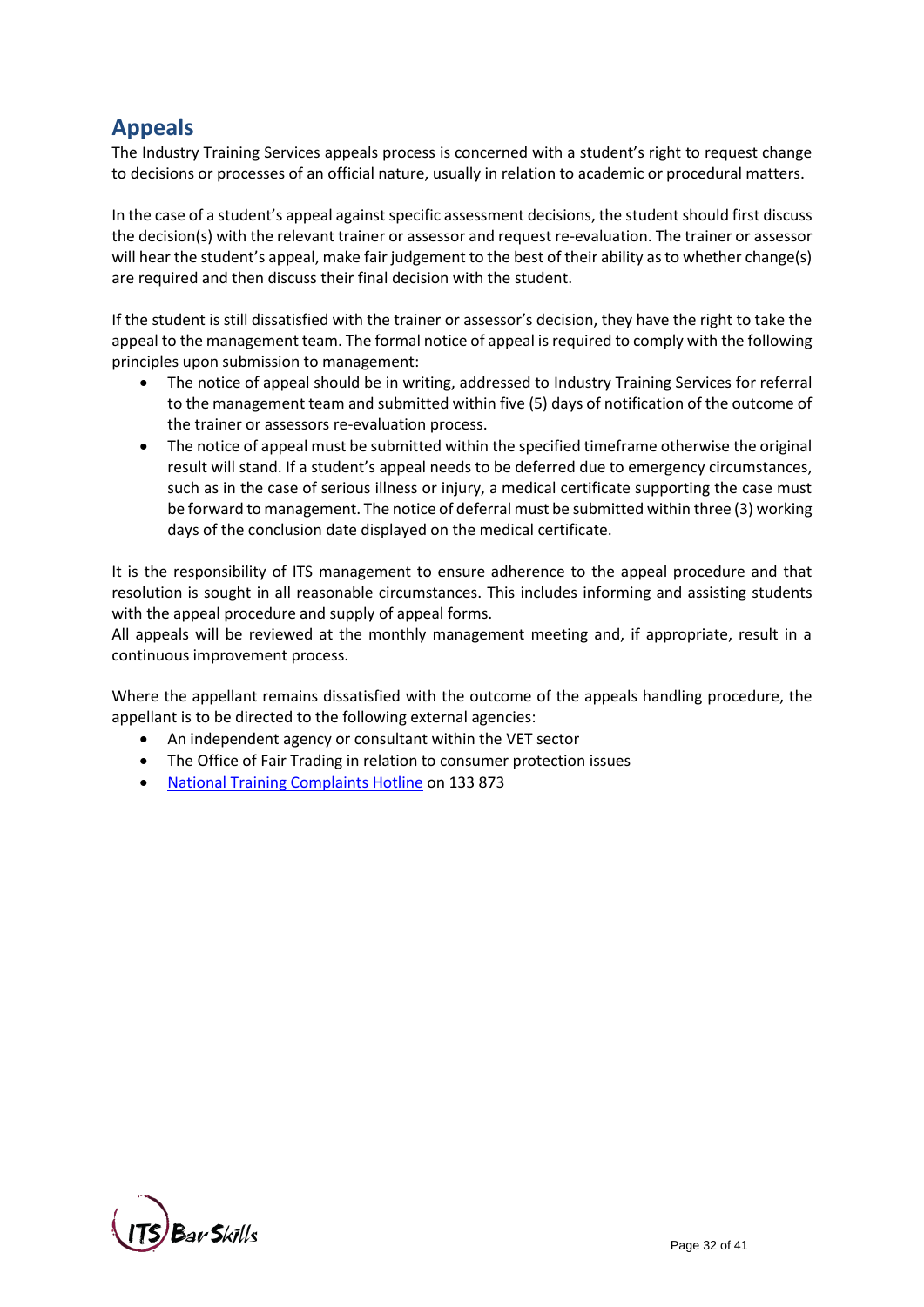# **Complaints/Appeals Procedure**

All persons wishing to make a complaint, appeal or any other manner of objection in relation to the conduct of Industry Training Services or any third party (such as other students, outsourced trainers, subcontractors, staff, trainers, assessors) have access to the following procedure:

#### **Informal complaint/appeal:**

- An initial complaint or appeal will involve the student communicating directly with Industry Training Services verbally or by other appropriate means.
- All persons identified or subject to a complaint will be notified in writing of the content of the complaint and/or allegation and afforded all natural justice and procedural fairness response mechanisms
- ITS management will make a decision, discuss their judgement with the student and record the outcome of the complaint or appeal
- Students dissatisfied with the outcome of Industry Training Services' decision may initiate the formal complaint procedure

#### **Formal complaint/appeal:**

- It is normal procedure that all formal complaints proceed only after the initial informal complaint or appeal procedure has been finalised
- The formal complaint or appeal is to be submitted in writing either via email to [info@its.qld.edu.au](mailto:info@its.qld.edu.au) or mailed to 214 Waterworks Rd, Ashgrove QLD 4060, and the procedure and outcome recorded by ITS management in the respective register.
- On receipt of a formal complaint, the CEO or a nominated senior management person independent of the complaint will notify the complainant in writing that they have received the submission.
- The CEO will convene the complaint committee to hear the complaint
- The complaint committee will consist of a panel of members with no previous involvement or vested interest in the outcome of the particular complaint or appeal. Members of the committee should include:
	- o A representative of ITS management
	- o A ITS staff member
	- o A person independent of Industry Training Services (i.e. Richard Turner of TBS Consulting)
- The complainant/appellant shall be given an opportunity to present the case to the committee and may be accompanied by one (1) other person as support or as representation
- Staff member(s) involved shall be given an opportunity to present their case to the committee and may be accompanied by one (1) other person as support or as representation
- The complaint committee will reach a decision on the complaint or appeal after consideration of each case presented
- The complaint committee will inform all parties involved of the outcome in writing within five (5) working days of making the decision

All complaints and appeals will be reviewed at Industry Training Services monthly management meeting. Continuous improvement procedures may be actioned when the complaint/appeal procedure results in identification of factors appropriate for improvement to internal operations. When the initial causative factor of the complaint identifies a problem with current Industry Training Services policies and/or procedures, the continuous improvement procedure will ensure changes are made to prevent reoccurrence of the problem.

**Delayed processes**

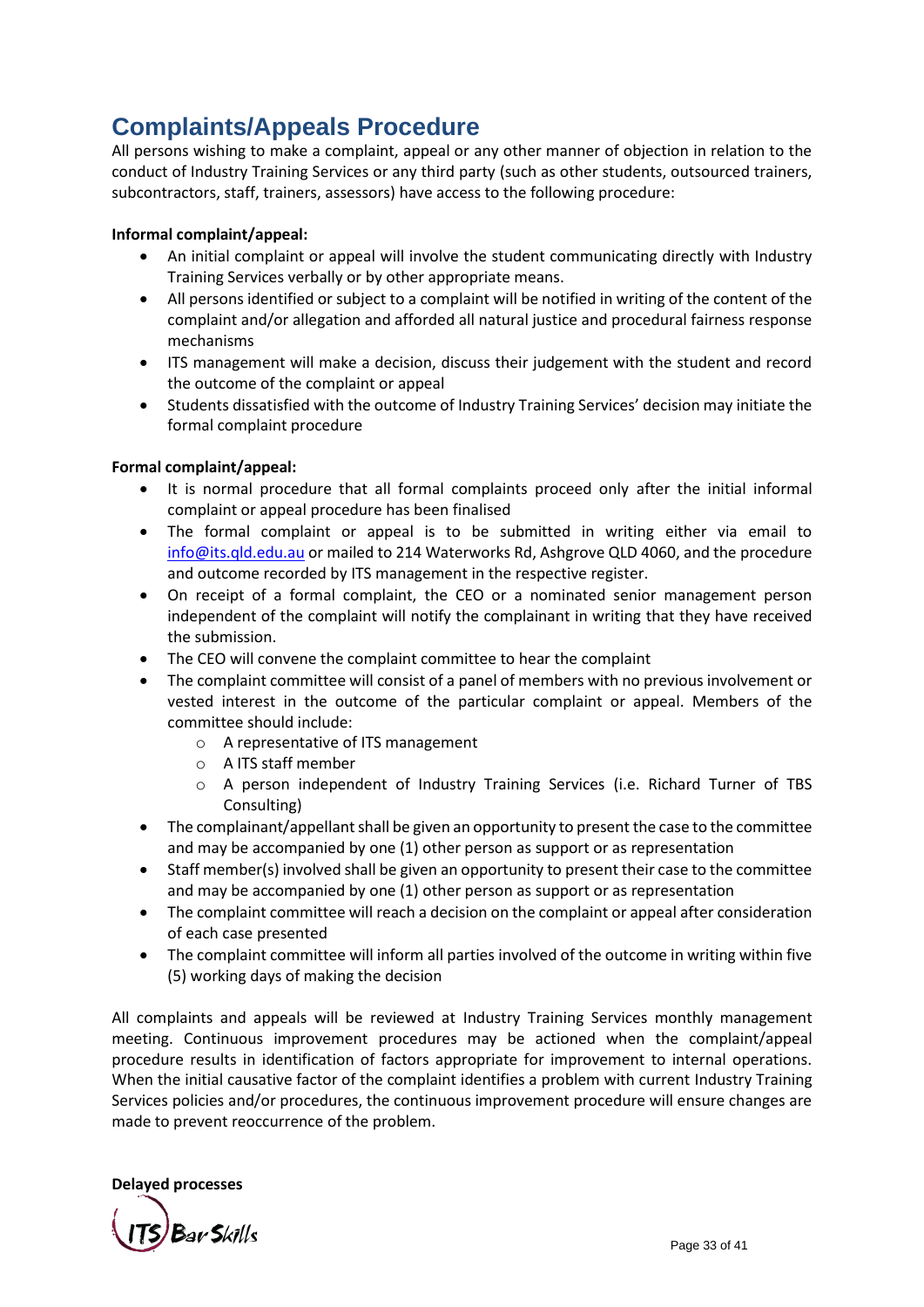In the unusual circumstances where a delay in the complaint or appeal process occurs, where longer than sixty (60) calendar days are required to process and finalise the complaint or appeal, Industry Training Services will inform the complainant or appellant in writing. In line with the importance that Industry Training Services places on open and transparent processes and communication, the first written communication will be made at five (5) days. From that point, the complainants or appellant will be regularly updated on the progress of the matter. Including reasons why more time is required.

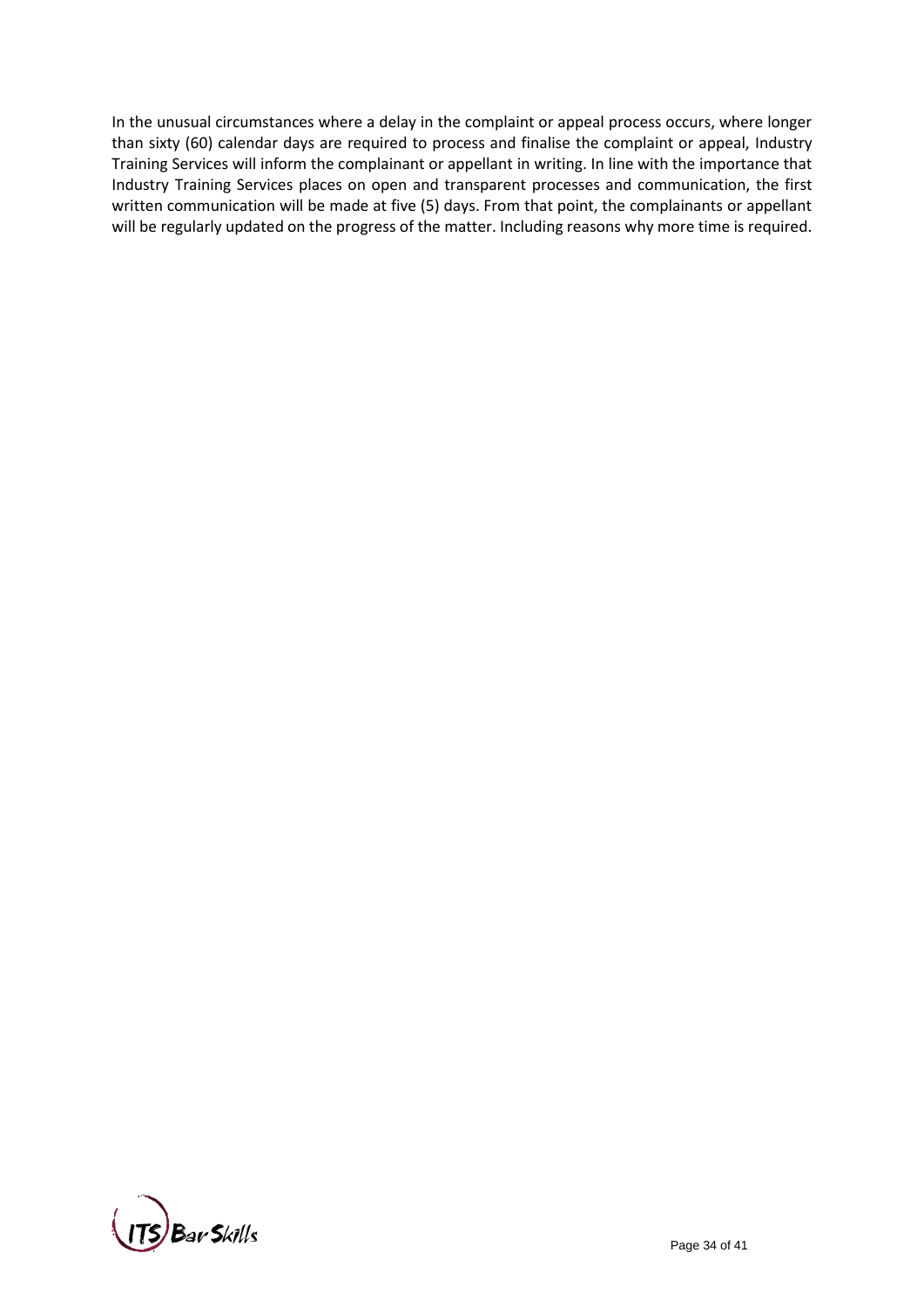# **LEGISLATIVE REQUIREMENTS**

Registered training organisations are subject to legislation pertaining to training and assessment, as well as business practice. Industry Training Services will comply with relevant legislation and regulatory requirements and will inform all staff and clients of the requirements that affect their duties or participation in vocational education and training. ITS recognises that compliance with legislative requirements underpins the effective implementation of its operations and ensures accountability and transparency of activities of both management and staff.

## **Current Legislation**

Current legislation is available online at: *[http://austlii.edu.au](http://austlii.edu.au/)*

Examples of legislation relevant to the training business, its staff and students includes but is not limited to:

#### **Commonwealth legislation:**

- Copyright Act 1968
- Commonwealth Privacy Act 1988/Privacy Amendment Act 2012/Privacy Regulation 2013
- Commonwealth Sex Discrimination Act 1984
- Commonwealth Racial Discrimination Act 1975
- Commonwealth Age Discrimination Act 2004
- Commonwealth Disability Discrimination Act 1992
- National Vocational Education and Training Regulator Act 2011
	- o Standards for VET Regulators 2015
	- o Standards for registered Training Organisations 2015

#### **Queensland legislation:**

- Child Protection Reform Amendment Act 2014
- Disability Services Act 2006
- Anti-Discrimination Act 1991
- Fair Trading Act 1989
- Further Education and Training Act 2014
- Work Health and Safety Act 2011

#### **Training authorities/regulators:**

- National VET Regulator (NVR)
- Department of Education and Training
- Department of Employment
- Australian Skills Quality Authority (ASQA)
- Council of Australian Governments Industry and Skills Council (COAGISC)

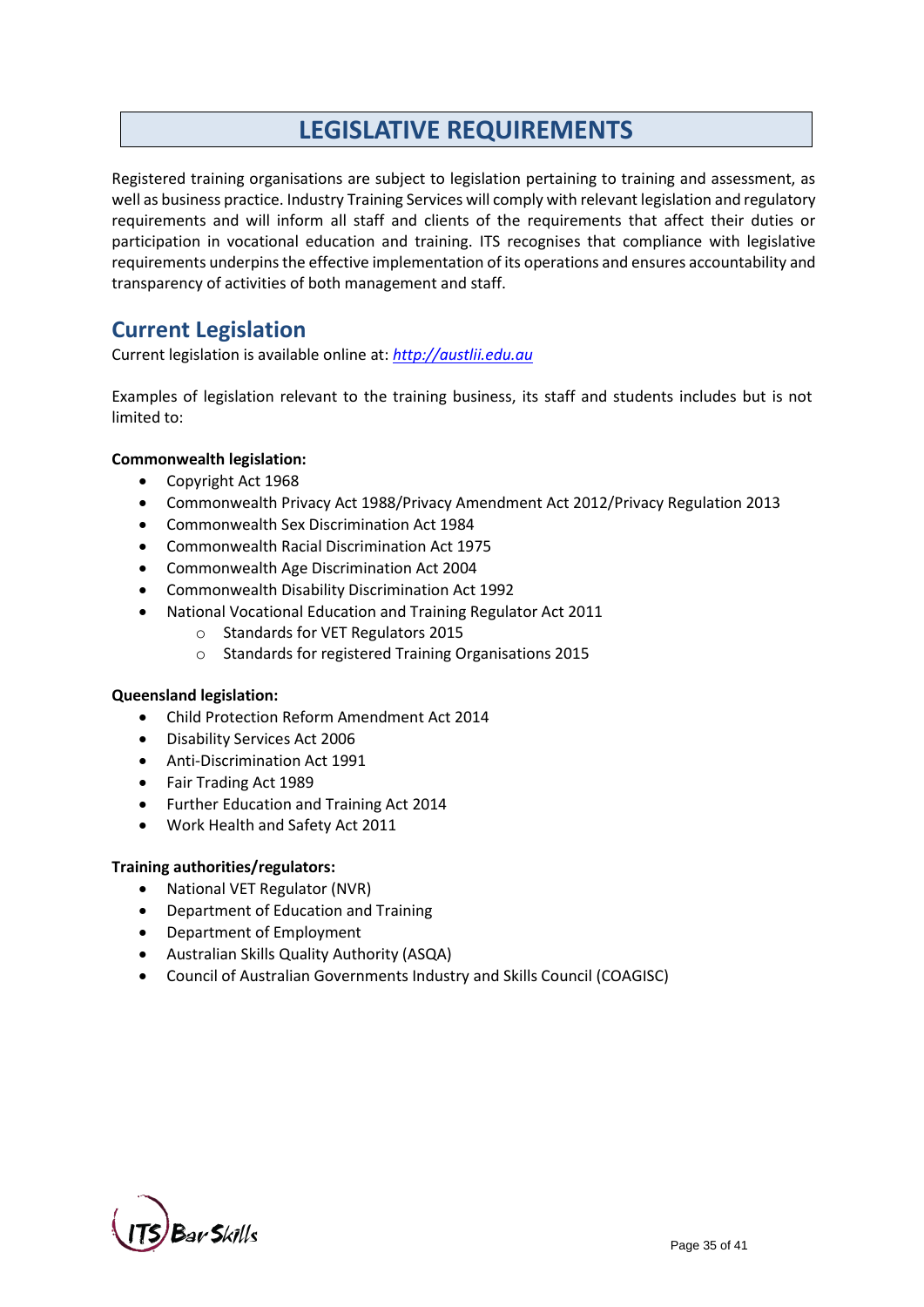# **Industry Training Services Legislation Implementation**

## **Work, Health and Safety Policy**

The Work Health and Safety Act 2011 outlines the requirements of an RTO in establishing and maintaining workplace health and safety standards. The requirements of an RTO as specified in the above mentioned Act are to:

- Secure the health, safety and welfare of employees and other persons at work
- Eliminate, at the source, risks to health, safety or welfare of employees and other persons at work
- Ensure that the health and safety of members of the public is not placed at risk by the conduct of undertakings by employers and self employed persons
- Provide for the involvement of employees, employers, and organisations representing those persons, in the formulation and implementation of health, safety and welfare standards.

It is an obligation under legislation that all Industry Training Services employees and management contribute to and assist in maintaining workplace health and safety and risk management operations as part of their role within the RTO. Industry Training Services management is responsible for providing the following standards as part of its commitment to employees and clients:

- A safe workplace, with a safe system of work
- Adequate workplace health and safety professional development for Industry Training Services students, employees, management and stakeholders
- Properly maintained facilities and equipment
- A clean, tidy, suitably designed workplace with the safe storage of goods.

Industry Training Services has initiated procedures, policies, guidelines and work instructions, practicing an ongoing commitment to workplace health and safety including each site used for training delivery.

The following procedures and standards are observed by Industry Training Services to achieve a safe working and learning environment:

- Maintain a safe, clean and efficient working environment
- Evacuation plan (fire, bomb, major incident)
- Emergency control
- Accident/Incident reporting
- Rehabilitation
- Risk identification reporting
- PPE/chemicals (storage)
- Manual handling techniques and training
- Store and dispose of waste according to WHS regulations
- Equipment checks and maintenance
- Equipment safe storage
- Fire hazards identified and fire prevention
- Student safety
- Unsafe situations identified and reported
- First aid and safety procedures displayed, for all Industry Training Services staff and student's to see

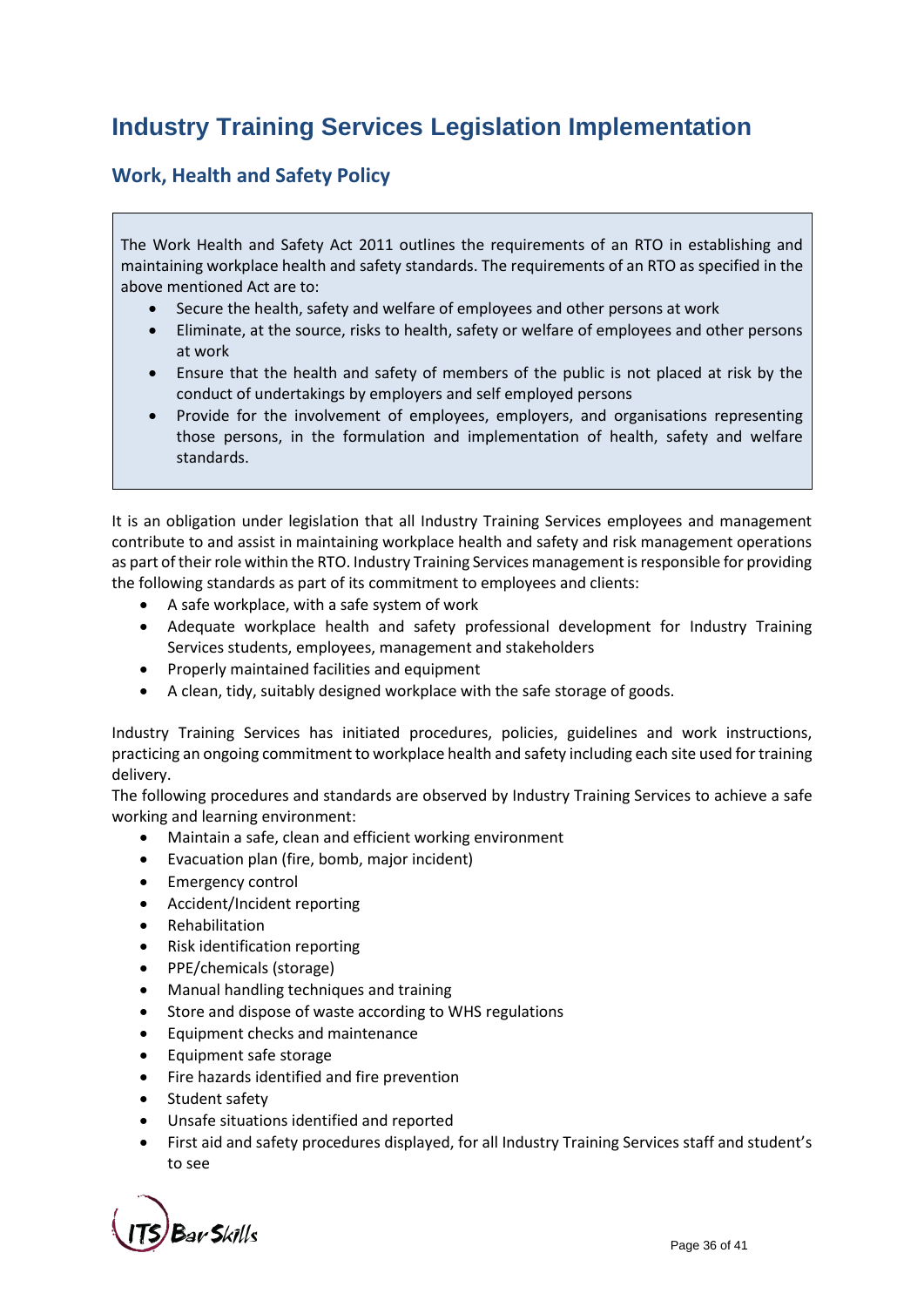## **Harassment and Discrimination Policy**

Under Australian law it is a requirement of every workplace to ensure it provides an environment free from all forms of harassment and discrimination, including victimisation and bullying. In doing so, all staff and students are treated fairly and have the opportunity to feel safe, valued and respected.

**Discrimination** is where a person treats or proposes to treat, a person with an attribute less favourably than another person without the attribute is or would be treated under the same circumstances. Examples include but are not limited to discrimination by age, disability, employment, nationality, religion, gender and sexual orientation.

**Harassment** is any unwelcome and uninvited comment or action that results in a person being intimidated, offended, humiliated or embarrassed.

**Bullying** is any unwelcome and offensive behaviour that intimidates, humiliates and/or undermines a person or group. Bullying involves a persistent pattern of behaviour over a period of time and may include verbal abuse, physical assault, unjustified criticism, sarcasm, insults, spreading false or malicious rumours, isolating or ignoring a person, putting people under unnecessary pressure and sabotaging someone's work or their ability to complete their work.

At Industry Training Services it is made known that in the event that a person considers that he or she has been or is being harassed, this person should be encouraged to inform the other party that their behaviour is objectionable and should not be continued, provided they are comfortable with confronting the offender. In instances where the person is not comfortable discussing the matter with the offending party, a trainer or other ITS staff member should be informed of the situation. In this case it becomes the responsibility of the relevant staff member to follow Industry Training Services policy and procedures to rectify the situation.

The following principles and processes are implemented by Industry Training Services to achieve a working and learning environment that is free from harassment and discrimination:

- It is the right of all staff and student's to work and study in an environment free of any form of harassment and discrimination
- All reports of harassment and discrimination will be treated seriously, in an unbiased, respectful and sensitive manner. Any form of harassment and discrimination is considered unacceptable behaviour and will not be tolerated by Industry Training Services
- When ITS management is informed of any event involving harassment or discrimination, it is their responsibility to take immediate and appropriate action to address it
- In dealing with all complaints, the rights of all individuals involved should be respected and confidentiality should be maintained
- It is the intention of ITS management that a process of discussion, cooperation and conciliation will resolve all complaints. The aim is to achieve an acceptable outcome for the involved parties while minimising any potential damage to the organisation
- Both the person making the complaint and the person against whom the complaint has been made will receive information, support and assistance in resolving the issue from ITS management
- Victimisation is unacceptable and will not be tolerated. No person making a complaint or assisting in the investigation of a complaint should be victimised

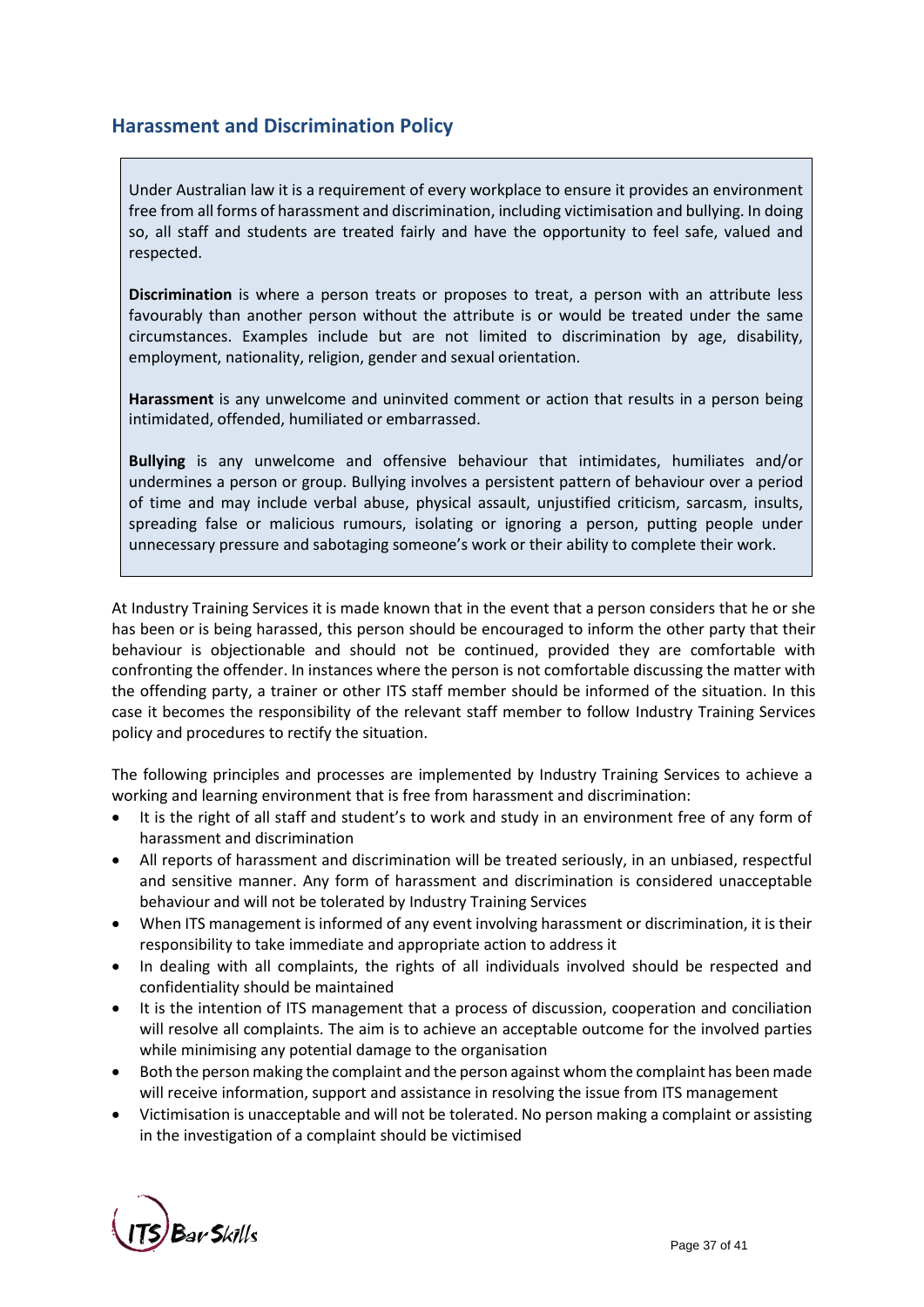- Harassment or discrimination should not be confused with legitimate comment and advice (including constructive feedback) given appropriately by management or trainers. Managers and trainers should be conscious of how they present their feedback to ensure the message is not misinterpreted
- Staff and students should not make any frivolous or malicious complaints. All staff and students are expected to participate in the complaint resolution process in confidence that the procedures are designed to ensure fair resolution

## **Working with Persons Under 18 Years of Age**

There is no single national framework setting out the requirements for obtaining Working With Children Checks or Police Checks. Each state and territory has their own procedures and it is necessary to fulfil the requirements in the jurisdiction(s) in which you are working. [Relevant](https://aifs.gov.au/cfca/publications/pre-employment-screening-working-children-checks-and-police-checks#table-1)  [legislation and state and territory screening programs](https://aifs.gov.au/cfca/publications/pre-employment-screening-working-children-checks-and-police-checks#table-1) are explained in this **[linked table](https://aifs.gov.au/cfca/publications/pre-employment-screening-working-children-checks-and-police-checks#table-1)** at [https://aifs.gov.au](https://aifs.gov.au/)

In Queensland the Working With Children Check (Risk management and screening) Act 2000 applies. Individuals are required to apply for a working with children check known as a "Blue Card".

Students under 18 years of age may enrol with Industry Training Services. According to the law, a child is considered any individual less than 18 years of age.

ITS management recommend that all staff obtain the appropriate pre-employment screening which is mandatory in those cases where staff are required to train children Information regarding Police checks and Working With Children Checks is available on the Australian Institute of Family Studies at [https://aifs.gov.au.](https://aifs.gov.au/)

Industry Training Services will ensure that all students are protected from all forms of harm, including bullying, harassment, discrimination and intimidation. All staff are required to report to ITS management any behaviour that can reasonably be considered harmful or potentially harmful to students, or where it is reasonable to believe that a student has been harmed or requires protection from harm. In cases where allegations or information indicate it is reasonable to believe a student has suffered from or may require protection from harm, Industry Training Services will report to situation the relevent authorities.

## **Consumer Rights**

#### **Consumer protection**

On 1 January 2011, the Australian Consumer Law commenced and the Trade Practices Act 1974 was repealed and replaced by the Competition and Consumer Act 2010. The Australian Consumer Law provides for:

- National consumer protection and fair trading laws
- Enhanced enforcement powers and redress mechanisms
- A national unfair contract terms law
- A new national product safety regime
- A new national consumer guarantees law

**Contractual agreement**

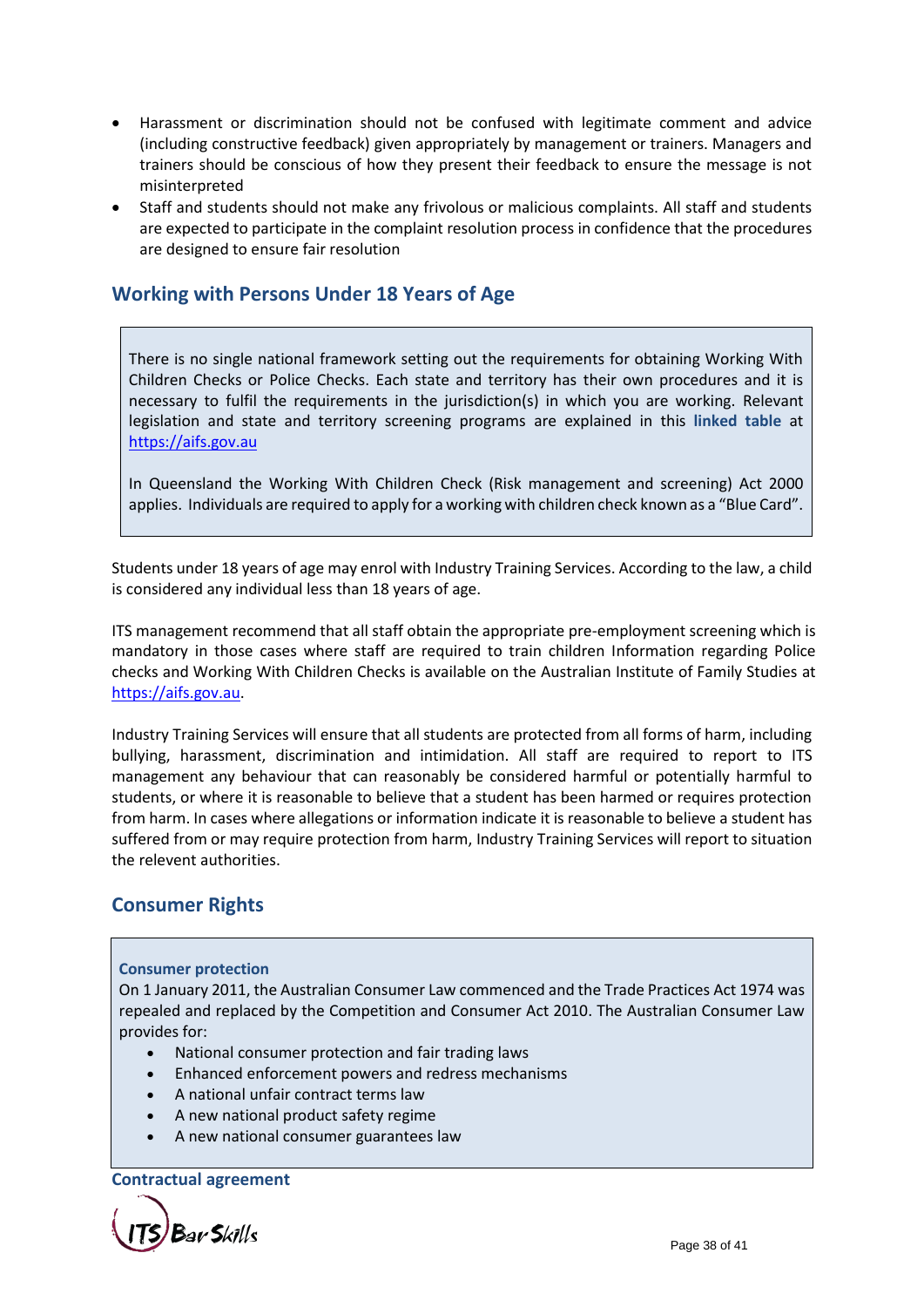Students who enrol in a training program with Industry Training Services should be aware that they are entering into a contractual agreement. With a view to ensuring all students are fully aware of their rights and obligations, Industry Training Services will design agreements, enrolment forms, service agreements or similar using a logical format and simple English. This may include, but is not limited to:

- Wording that allows the perspective student to know what he/she is agreeing to
- Clearly explained disclaimers
- No misleading or deceptive behaviour
- No actions, omissions or dialogue (written or verbal) that may force or coerce the student
- Fair dealings for disadvantaged students

For more information on consumer rights, please refer t[o www.consumerlaw.gov.au](http://www.consumerlaw.gov.au/)

## **Privacy Principles**

The Privacy Amendment (Enhancing Privacy Protection) Act 2012 (Privacy Amendment Act) made many significant changes to the Privacy Act 1988 (Privacy Act). These changes commenced on 12 March 2014. The Privacy Regulation 2013, made under the Privacy Act, also commenced on 12 March 2014.

Privacy Principles that are strictly applied to all aspects of Industry Training Services' operations include:

#### **Collection**

Industry Training Services will only collect necessary information pertaining to one or more specific operations. The student will be informed as to the purpose for which details are being collected.

#### **Use and disclosure**

Industry Training Services will ensure student personal information is not used or disclosed for secondary purposes without obtaining explicit consent from the student, unless a prescribed exception applies.

#### **Data quality**

Industry Training Services will take all reasonable measures to ensure that all students' personal information that is collected, used or disclosed is accurate, current and complete.

#### **Data security**

Industry Training Services will take all reasonable measures to ensure all collected students' personal information is protected from misuse, loss or damage, and that all data and record storage is secure from unauthorised access, modification or disclosure.

#### **Openness**

Industry Training Services will maintain documentation which detail how students' personal information is collected, managed and used. When a student makes an enquiry in relation to information collected, ITS will explain what information is held, for what purpose it is held and what procedures outline the collection and use of information.

#### **Access and correction**

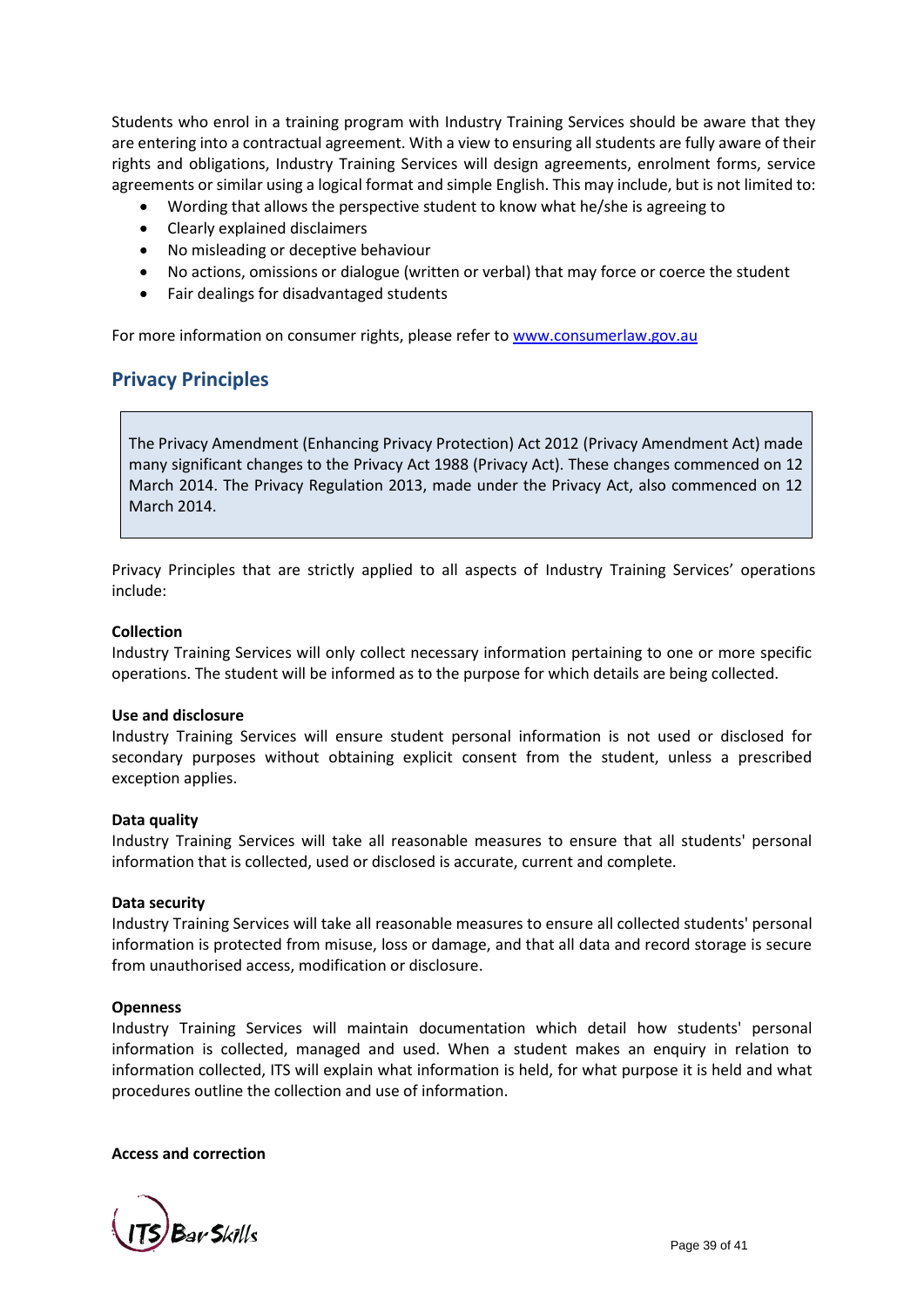Industry Training Services will allow students access to personal information held in all circumstances unless prescribed exceptions apply. If the student identifies errors within the information, ITS will correct and update to file.

#### **Unique identifiers**

Industry Training Services will not assign students unique identifiers except when it is necessary for efficiency of operations. Commonwealth Government identifiers, such as Medicare numbers or Tax File Numbers, will only be used for the purposes of which they were issued.

#### **Anonymity**

Industry Training Services will provide students the opportunity to interact with the business without requiring the student to make their identity known in any circumstances it is practical and possible to do so.

#### **Trans-border data flows**

Industry Training Services privacy protection principles apply to the transfer of data throughout Australia.

#### **Sensitive information**

Industry Training Services will request specific consent from a student in circumstances where it is necessary to collect sensitive information. Sensitive information may include, but is not limited to; information relating to a student's health, criminal record, racial or ethnic background**.**

## **Copyright**

Provisions under Part VB of The Copyright Act 1968 allow all educational institutions to copy and communicate third party material to distribute to students, within the limitations of the Statutory Education license. The Copyright Agency Ltd (CAL) administers the Statutory Education license on behalf of the Attorney General's Department.

Any RTO electing to hold this license is legally allowed to introduce a wide variety of material into its training environment, both in hardcopy and digital format, without having to obtain direct permission from the owner.

The Statutory Education license facilitates compliance and good governance across the industry, while at the same time ensuring the freedom and flexibility of sharing information without infringing copyright legislation.

Without this license, an educational institution is generally not allowed to reproduce any third party material from any source, other than where there is a direct license/subscription in place or permission has been granted by the creator of the work.

**Australian Skills Quality Authority (ASQA)** is the national regulator for Australia's vocational education and training sector. ASQA regulates courses and training providers according to the Standards for Registered Training Organisations 2015 to ensure nationally approved quality standards for training are met.

## **Vocational Education and Training Regulations**